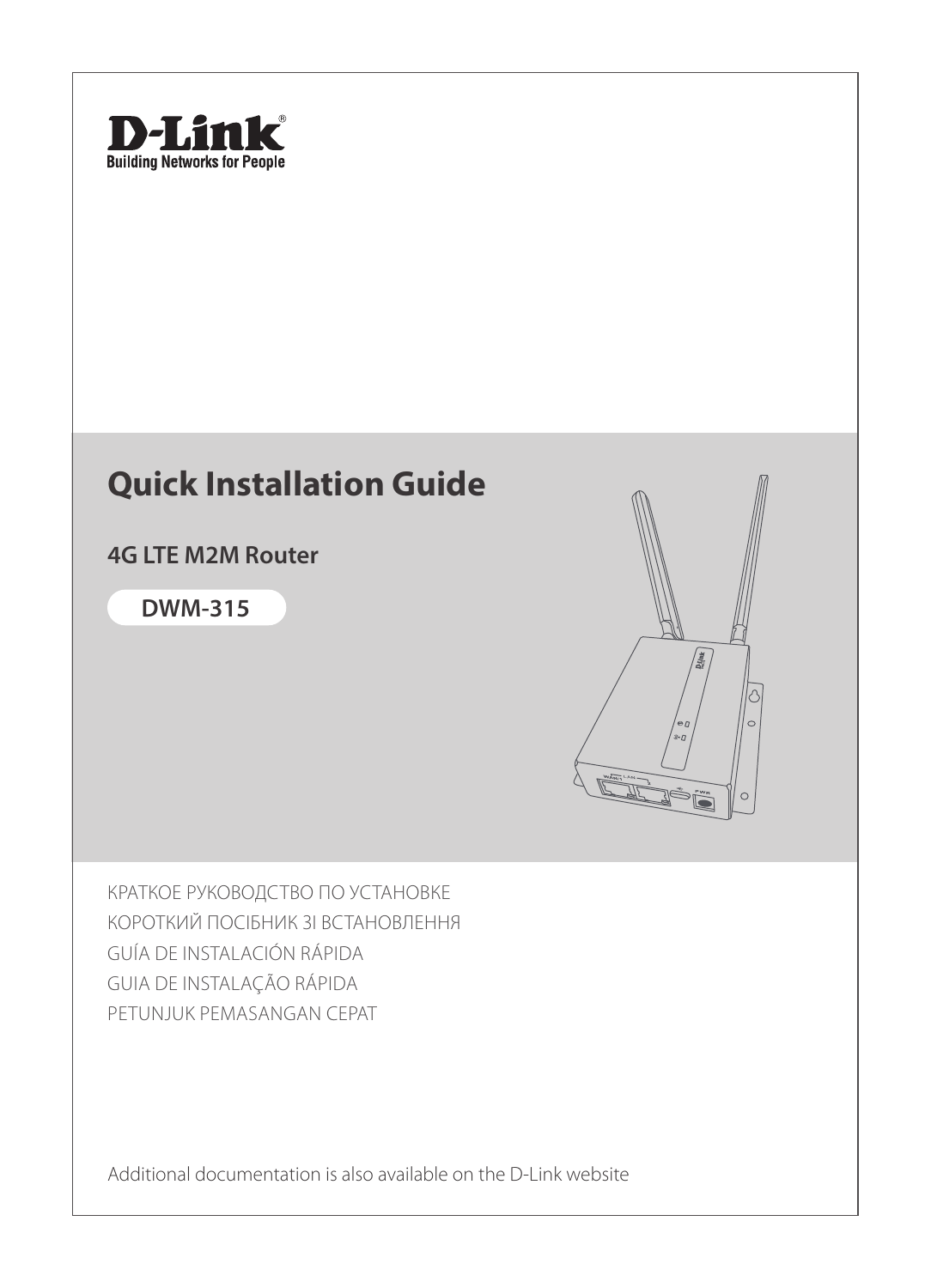# **Contents**

| <b>ENGLISH</b>          |    |
|-------------------------|----|
| <b>РУССКИЙ</b>          | 6  |
| <b>УКРАЇНСЬКА</b>       | 14 |
| <b>ESPAÑOL</b>          | 18 |
| <b>PORTUGUÊS</b>        | 23 |
| <b>BAHASA INDONESIA</b> | 28 |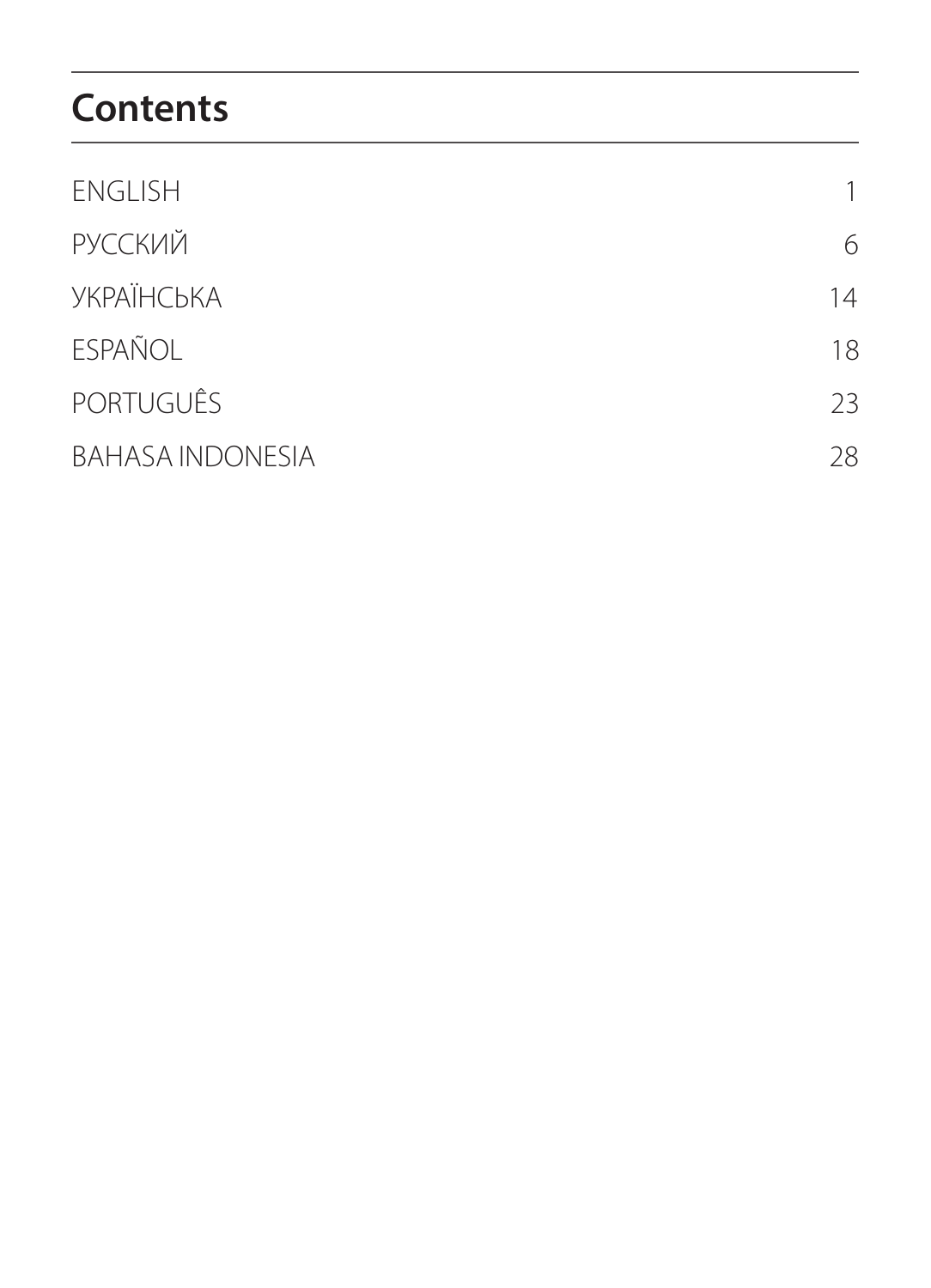# **ENGLISH ENGLISH**

## **Before You Begin**

This Quick Installation Guide gives you step-bystep instructions for setting up your DWM-315 4G LTE M2M Router. The model you have purchased may appear slightly different from the one shown in the illustrations. For more detailed information about the router, please refer to the User Manual.

## **Package Contents**

This DWM-315 package should include the following items:

- DWM-315 4G LTE M2M Router
- AC adapter with 5.5 mm DC connector
- RJ-45 cable
- 2 x external LTE antennas
- External GPS antenna (optional)
- Quick Installation Guide
- Warranty Card

If any of the above items are damaged or missing, please contact your local D-Link reseller.

**Note:** Using a power supply with a different voltage than the one recommended for the device will cause damage and void the warranty for this product.

## **System Requirements**

- Microsoft Windows®, or a Linux-based operating system
- An available Ethernet port
- Microsoft Edge, Firefox 60.0, or Chrome 68.0.3440.106

## **Hardware Overview**

## **Top Panel LED Indicators**



**Figure 1: Top Panel LED Indicators**

| #                  | LED      | <b>Description</b>                                                               |                                    |
|--------------------|----------|----------------------------------------------------------------------------------|------------------------------------|
|                    | Internet | A green light indicates that a WAN<br>Ethernet or LTE connection is established. |                                    |
|                    |          | Green                                                                            | Signal strength is at 51-<br>100%. |
| Signal<br>Strength | Orange   | Signal strength is at<br>25-50%.                                                 |                                    |
|                    |          | Red                                                                              | Signal strength is <25%.           |
|                    |          | Flashing Red   No signal.                                                        |                                    |

**Table 1: Top Panel LED Descriptions**

## **Front Panel Interface Connectors**



**Figure 2: Front Panel Interface Connectors**

| #              | Interface                          | <b>Description</b>                                |  |
|----------------|------------------------------------|---------------------------------------------------|--|
| 1              | WAN/<br><b>LAN Port</b>            | 10/100/1000 Mbps<br>Ethernet WAN/LAN port.        |  |
| $\overline{2}$ | <b>Ethernet</b><br><b>LAN Port</b> | 10/100/1000 Mbps Ethernet LAN<br>port.            |  |
| 3              | <b>USB Port</b>                    | MicroUSB 2.0 port.                                |  |
| 4              |                                    | <b>Power Input</b>   Input for the power adapter. |  |

**Table 2: Front Panel Interface Connector Descriptions**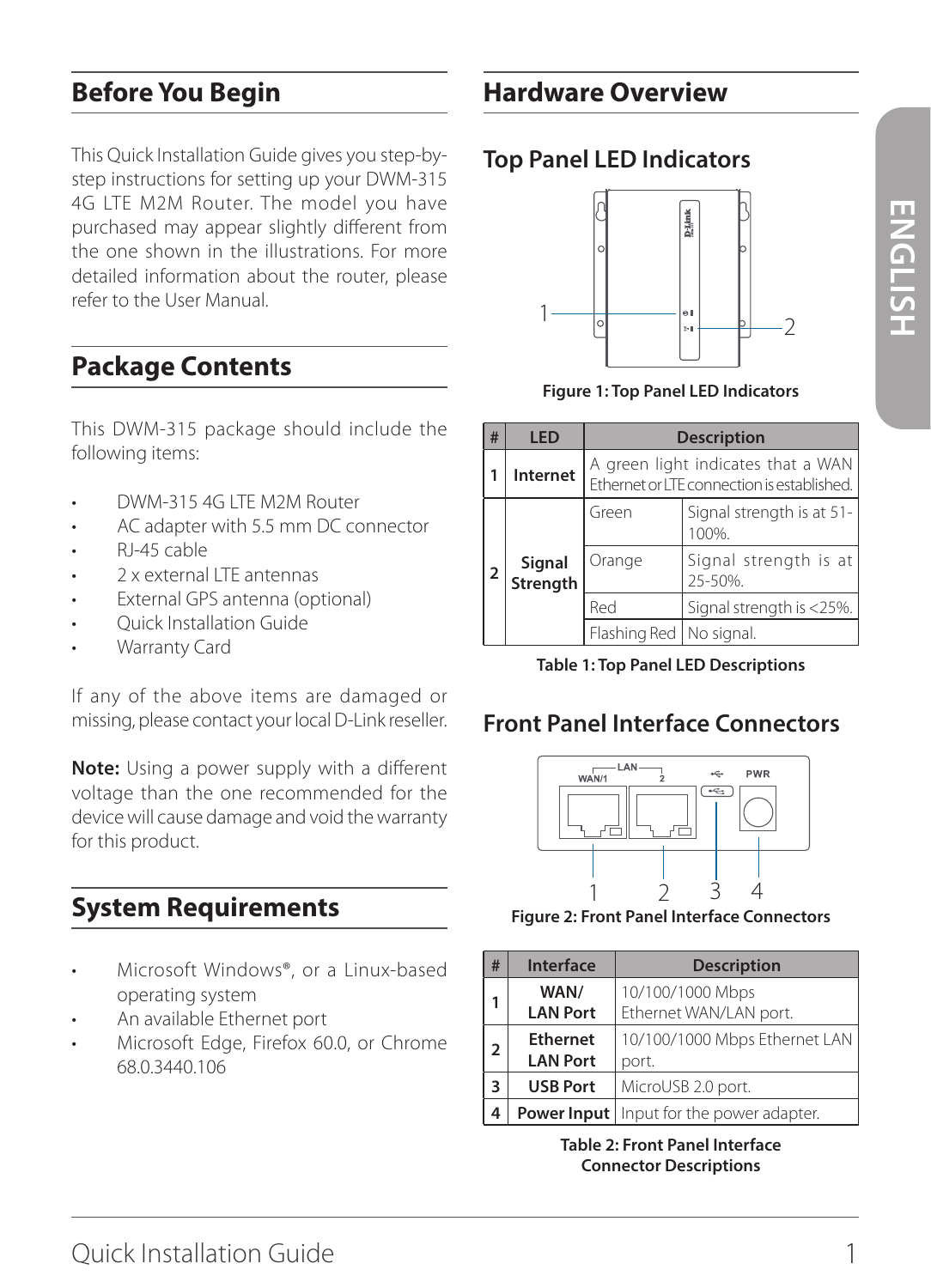## **Rear Panel Interface Connectors**



**Figure 3: Rear Panel Interface Connectors**

| # | <b>Feature</b>                          | <b>Description</b>                                         |
|---|-----------------------------------------|------------------------------------------------------------|
| 1 | <b>Security Plate</b>                   | Security plate covering the<br>SIM and microSD card slots. |
| 2 | MicroSD<br><b>Card Slot</b>             | Slot for a microSD card for<br>storage.                    |
| 3 | SIM A                                   | Primary SIM card.                                          |
| 4 | Reset                                   | Press and hold for 3 seconds<br>to reset the device.       |
| 5 | SIM <sub>B</sub>                        | Secondary Встановіть<br>micro-SIM-карту в сло card.        |
| 6 | <b>SMA Connector</b><br><b>LTE Main</b> | Female SMA connector for<br>the main antenna.              |
| 7 | <b>SMA Connector</b><br>GPS             | Female SMA connector for<br>the GPS antenna.               |
| 8 | <b>SMA Connector</b><br><b>LTE AUX</b>  | Female SMA connector for<br>the auxiliary antenna.         |

**Table 3: Rear Panel Interface Connector Descriptions**

## **Hardware Installation**

## **Before You Begin**

Observe the following precautions to help prevent shutdowns, equipment failures, and personal injury:

- Install the DWM-315 in a cool and dry place.
- Install the DWM-315 in a site free from strong electromagnetic sources, vibration, dust, excessive moisture, and direct sunlight.
- Place antennas in an unobstructed area with a clear mobile signal. Avoid metal boxes, brick walls, and other dense materials.
- Visually inspect the power connector and make sure that it is fully secure.
- Do not stack any devices on top of the DWM-315.

## **Installing SIM Card(s)**

The DWM-315 is equipped with dual-SIM slots. At least one active SIM card with Internet access is required for proper operation.

- 1. Unscrew the two screws on the security plate to remove it and get access to the SIM card slots.
- 2. Insert a micro-SIM card into the slot labelled SIM A with the contacts facing down. If you wish to install a second SIM card, insert it into the slot labelled SIM B.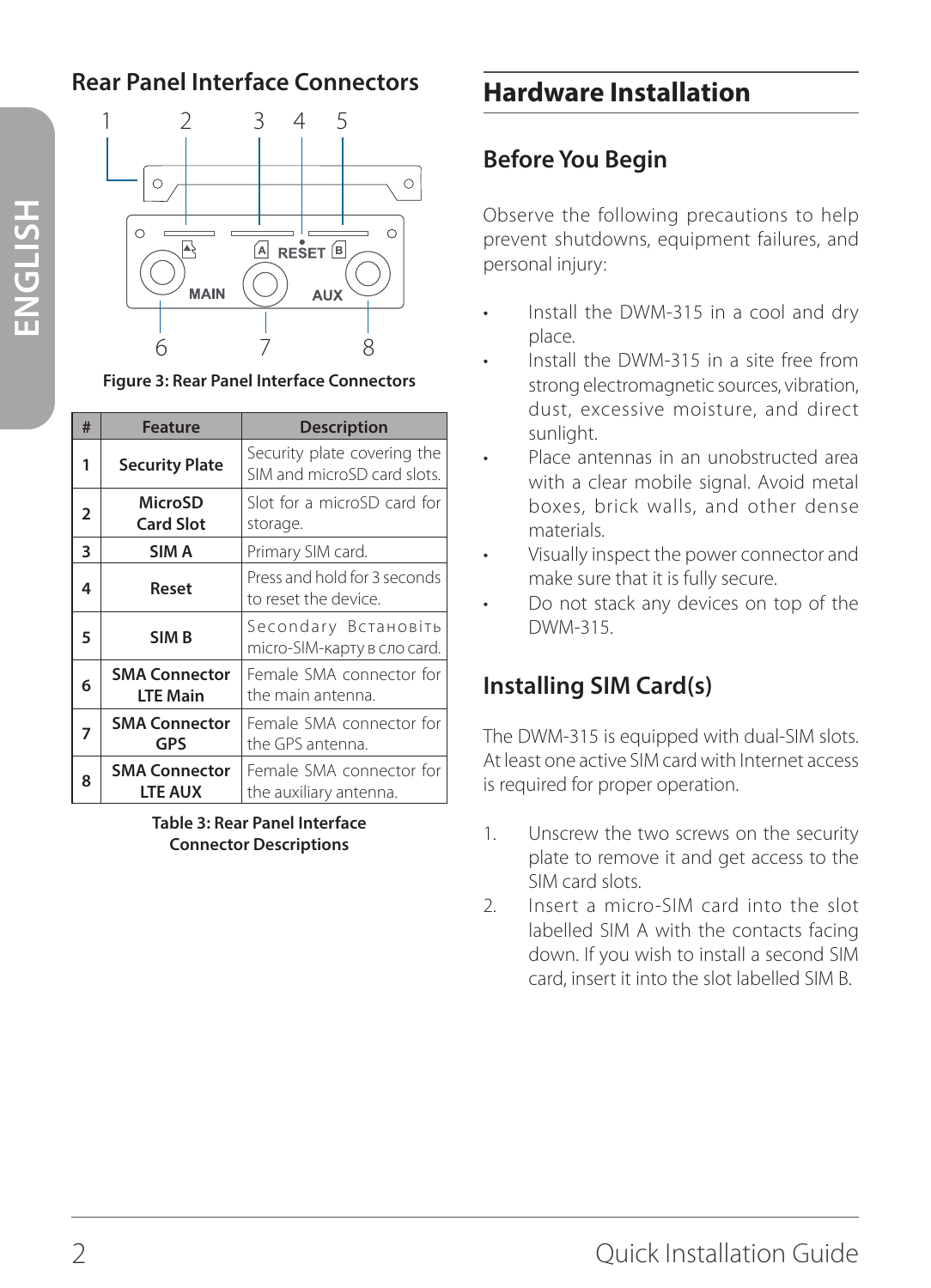

**Figure 4: Installing a micro-SIM Card**

- 3. Gently press the micro-SIM into the slot until it locks into place. To remove it, press again and the SIM card will be ejected.
- 4. Screw the security plate back on using the two screws removed earlier in order to protect the SIM card slots.

**Note:** SIM behavior must be configured from the web UI before an Internet connection can be established.

## **Attach the External Antennas**

The DWM-315 requires two external antennas to function correctly. The included antennas are interchangeable, but third party antennas may require connection to specific ports.



**Figure 4: Attaching the Antennas**

- 1. Attach the two LTE antennas to the SMA connectors on the back of the router labelled "Main" and "AUX." Turn clockwise to fasten the antenna.
- 2. Place antennas where they will receive an optimal signal. Arrange them so they point upward.

## **Powering the Device**

The DWM-315 features flexible power input ranging from 5 volts / 2 amps to 18 volts / 0.7 amps. A minimum of 10 watts total is recommended.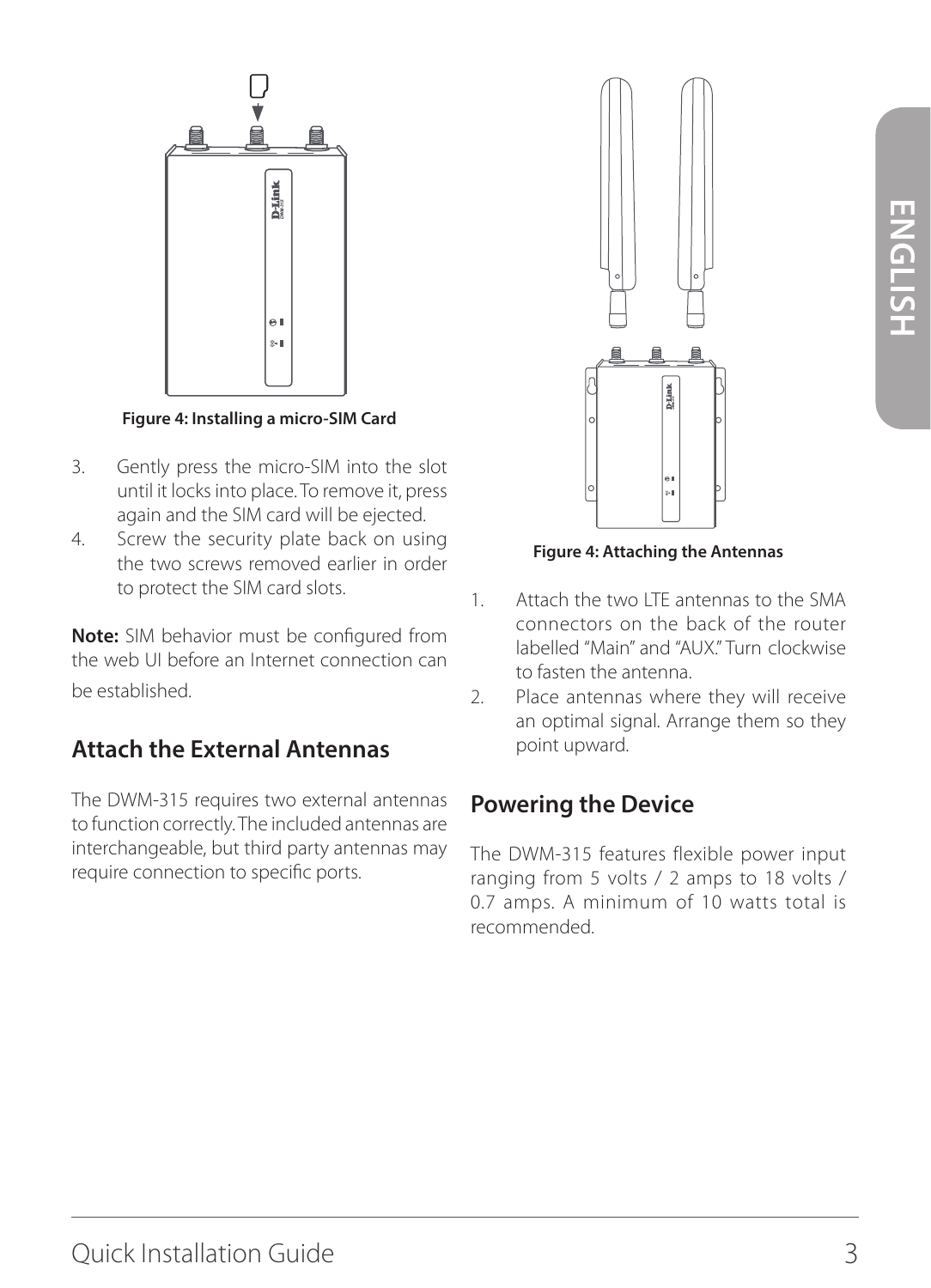#### **Using the Included AC Adapter**

- 1. Attach the barrel connector of the included AC adapter to the power port on the front panel.
- 2. Attach the AC adapter to an appropriate AC socket.

## **Connecting Devices**

After the DWM-315 has been successfully installed, the router can be connected to the end device and the Internet via the LAN and WAN port.

- 1 To connect to the Internet, insert one end of a standard Cat 5/5e/6 RJ-45 Ethernet cable into the WAN port on your device, and insert the other end into the corresponding port on your modem.
- 2. Use a standard Category 5/5e/6 RJ-45 Ethernet cable to connect the end device to the router. The port will auto-negotiate to the highest possible port speed based on the connected device. Note that the DWM-315 supports a maximum transfer speed of 300 Mbps over Ethernet.

## **Management Options**

## **Before You Begin**

The D-Link router can be managed by using the Web User Interface (Web UI), Telnet, or Simple Network Management Protocol (SNMP) management interfaces. If you wish to manage a single D-Link router, the Web UI may be the best option. Each router must be assigned its own IP address, which is used for communication with the management PC. Please refer to the following installation instructions to get started with the Web UI and SNMP management interfaces.

## **Web User Interface**

Once the router has been successfully installed, you can begin configuration, monitor the LED panel, and display graphical statistics using a web browser. Supported browsers include: Microsoft® Internet Explorer, Firefox, Chrome, and Safari.

You need the following equipment to access the Web UI of your device:

- A PC with a RJ-45 Ethernet port
- A standard Ethernet cable
- 1. Connect the Ethernet cable to the router's Ethernet port and to the Ethernet port on the PC.
- 2. Configure the PC's IP address to be in the network segment as the router. The router's default IP address is **192.168.0.1**, with subnet mask **255.255.255.0**. For example, to connect to the router using the default settings, your PC should have an IP address in the range **192.168.0.2- .254** and a subnet mask of **255.255.255.0**.
- 3. Open a web browser and enter **http://192.168.0.1/** in the address field.
- 4. Log in to the administrator user interface. The default login information is:

Username: **admin** Password: **admin**.

## **SNMP**

You can manage the device with any SNMPcompatible program. The SNMP function is disabled by default and must be enabled on the device first by using the Web UI, as described in the previous section.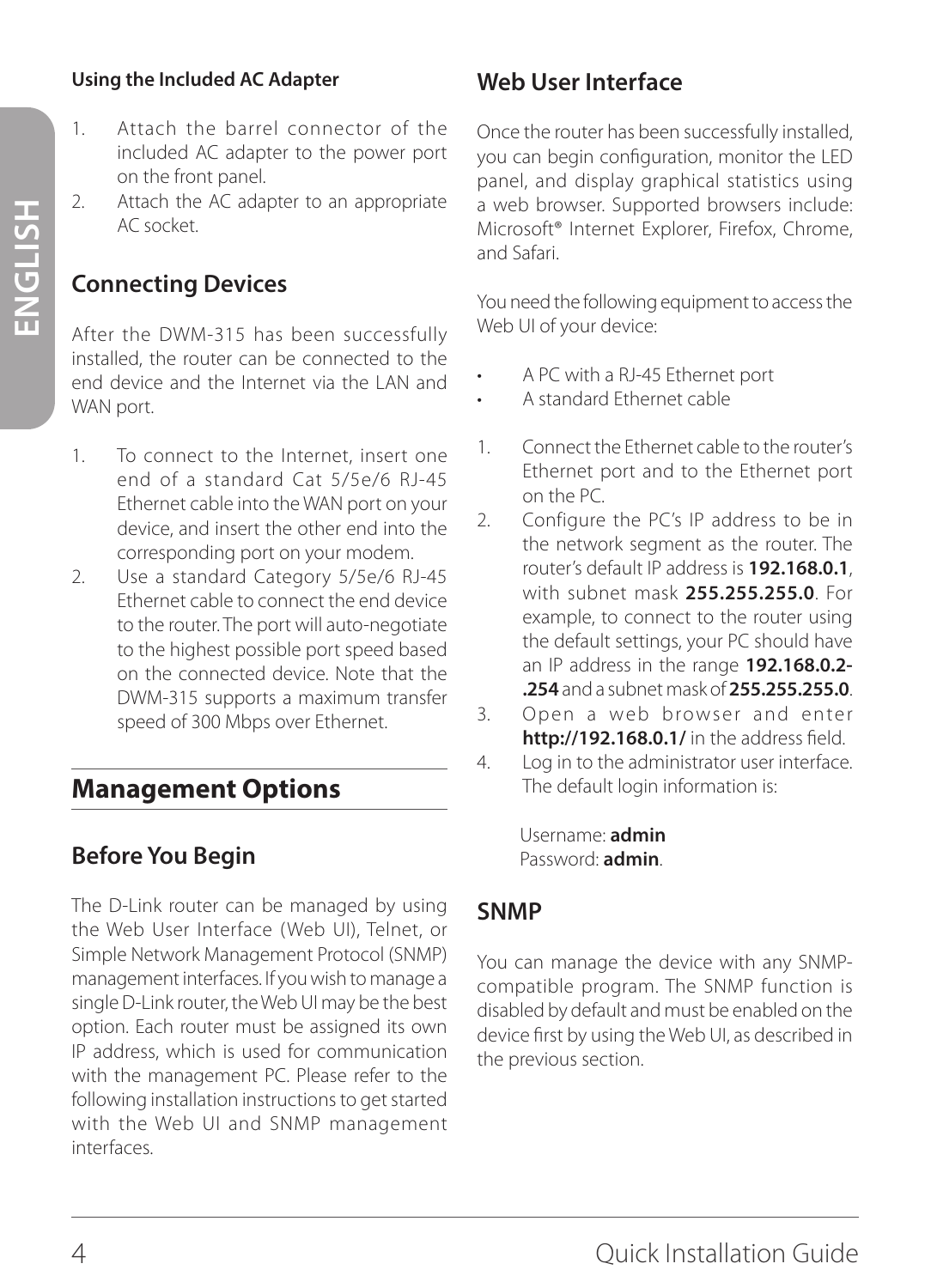## **Additional Information**

If you are encountering problems setting up your network, please refer to the user manual.

Additional help is available online. To find out more about D-Link products, marketing information, or to view or download the user manual, please visit the D-Link support website at **http://dlink.com/support/**.

## **Warranty Information**

The D-Link Limited Lifetime Warranty information is available at the following website: **http://warranty.dlink.com/**.

TECHNICAL SUPPORT **dlink.com/support**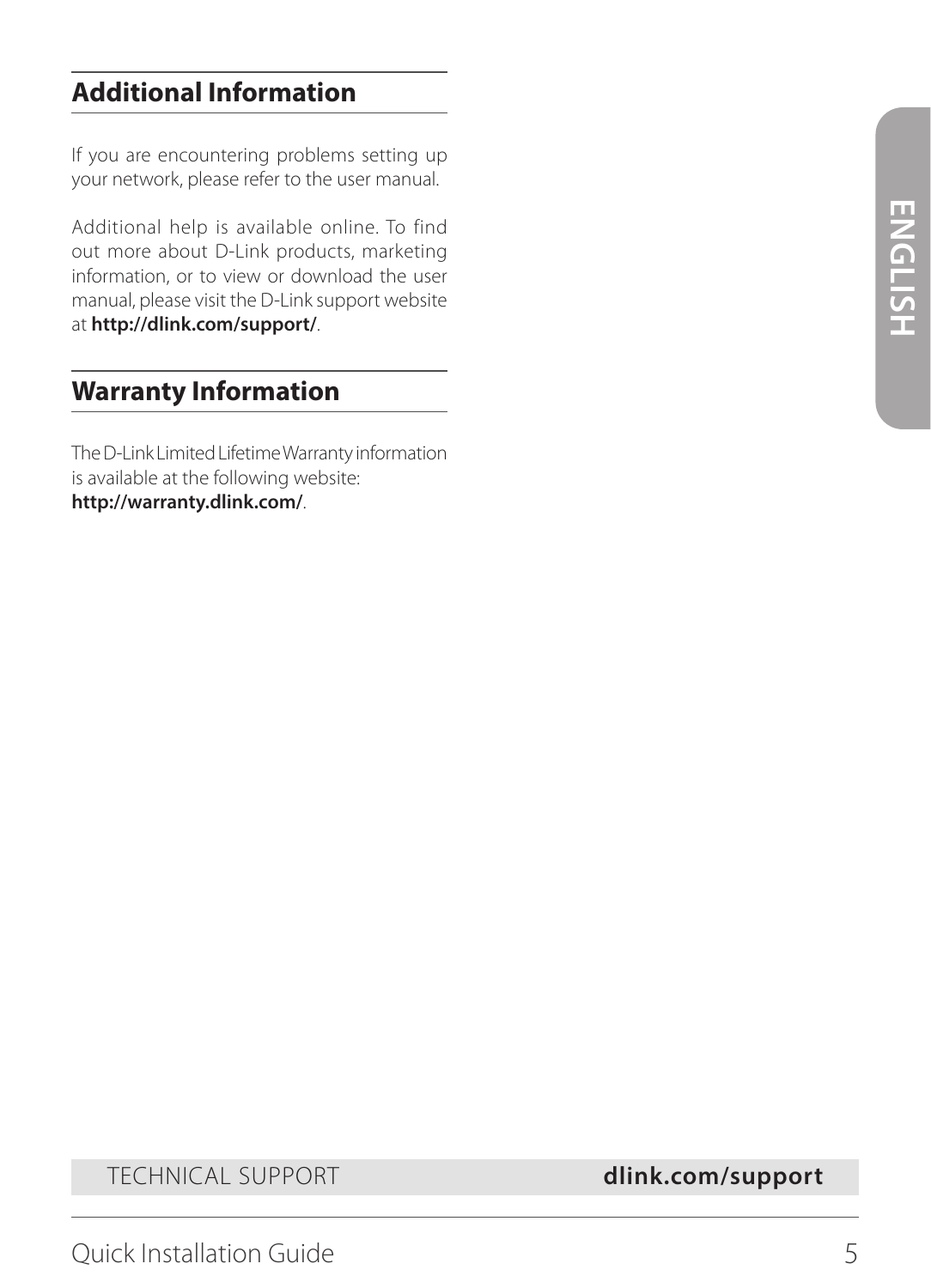## **Перед началом работы**

Данное руководство содержит пошаговые инструкции по установке маршрутизатора DWM-315. Приобретенная Вами модель может отличаться от изображенной на иллюстрациях.

#### **Комплект поставки**

Комплект поставки DWM-315 должен содержать следующие компоненты:

- Mаршрутизатор DWM-315
- Адаптер питания AC с разъемом DC 5,5 мм
- Ethernet-кабель
- 2 внешние антенны LTE
- Внешняя антенна GPS (опционально)
- Краткое руководство по установке
- Гарантийный талон

Если что-либо отсутствует или есть повреждения, обратитесь к Вашему поставщику.

**Примечание:** Использование источника питания с напряжением, отличным от аналогичного параметра источника питания, входящего в комплект поставки, приведет к повреждению устройства и аннулированию гарантии на данный продукт.

## **Системные требования**

- Microsoft Windows® или ОС на основе Linux
- Ethernet-порт
- Microsoft Edge, Firefox 60.0, Chrome 68.0.3440.106

## **Обзор аппаратной части**

#### **Индикаторы верхней панели**



**Рисунок 1: Индикаторы верхней панели**

| #                        | Индикатор          | Описание                                                                                 |                                          |
|--------------------------|--------------------|------------------------------------------------------------------------------------------|------------------------------------------|
|                          | Интернет           | Зеленый свет индикатора означает,<br>что соединение Ethernet WAN или LTE<br>установлено. |                                          |
| $\overline{\phantom{a}}$ | Уровень<br>сигнала | Зеленый                                                                                  | Уровень сигнала<br>составляет 51-100%.   |
|                          |                    | Оранжевый                                                                                | Уровень сигнала<br>составляет 25-50%.    |
|                          |                    | Красный                                                                                  | Уровень сигнала<br>составляет менее 25%. |
|                          |                    | Мигает                                                                                   | Сигнал отсутствует.                      |
|                          |                    | красным                                                                                  |                                          |
|                          |                    | светом                                                                                   |                                          |



#### **Компоненты передней панели**



**Рисунок 2: Компоненты передней панели**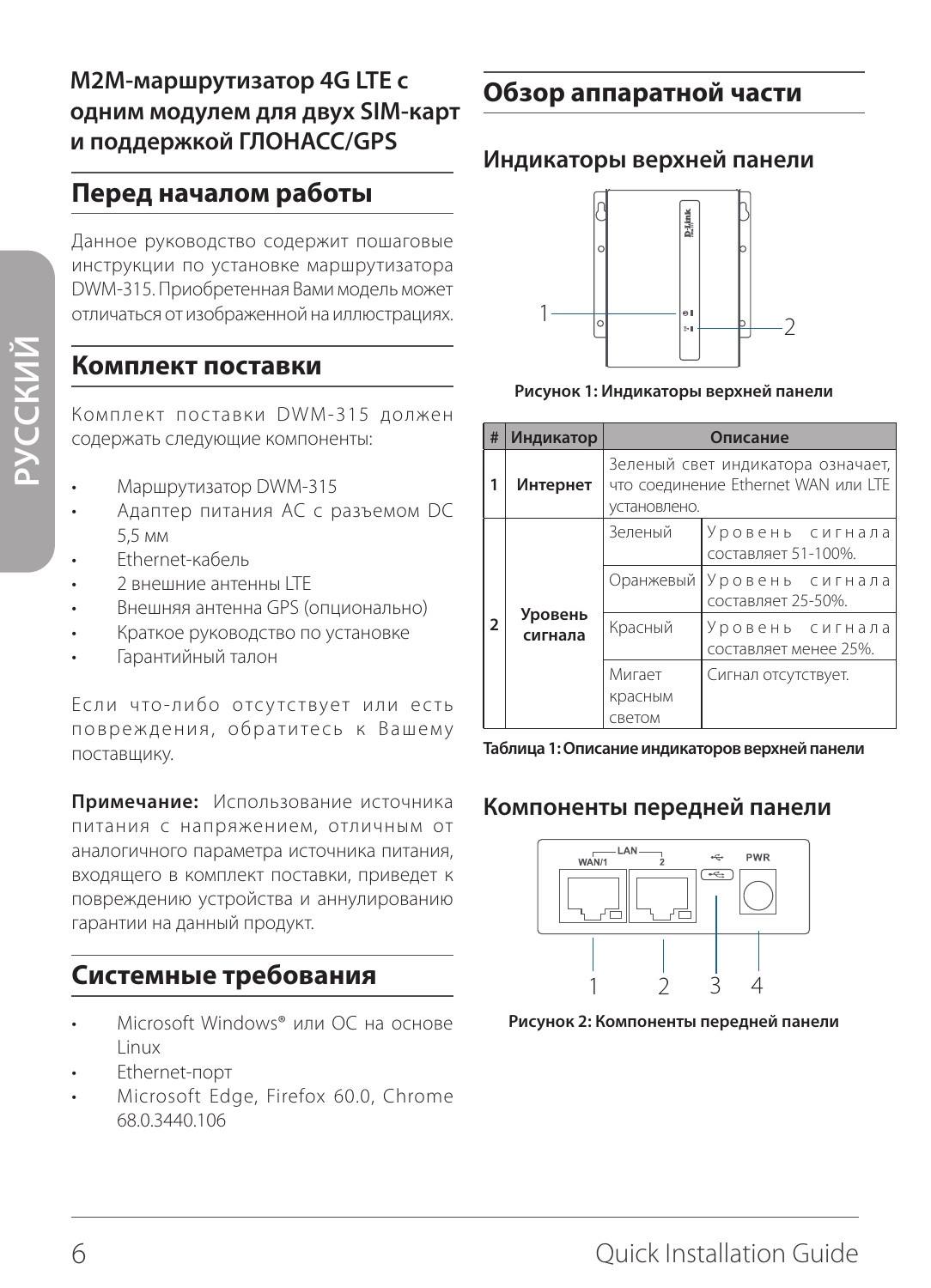| # | Компонент           | Описание                                    |
|---|---------------------|---------------------------------------------|
|   | <b>Порт WAN/LAN</b> | Порт WAN/LAN<br>10/100/1000Base-T.          |
| 2 | Порт Ethernet LAN   | Порт LAN<br>10/100/1000Base-T.              |
| 3 | <b>Порт USB</b>     | Порт microUSB 2.0.                          |
|   | Разъем питания      | Разъем для подключения<br>адаптера питания. |

**Таблица 2: Описание компонентов передней панели**

#### **Компоненты задней панели**



#### **Рисунок 3: Компоненты задней панели**

| #              | Компонент                     | Описание                                                                                                         |
|----------------|-------------------------------|------------------------------------------------------------------------------------------------------------------|
| 1              | Защитная<br>панель            | Панель, защищающая слоты<br>для SIM-карт и microSD-<br>карты.                                                    |
| $\overline{2}$ | Слот для карты<br>microSD     | Слот для накопителя (карты<br>microSD).                                                                          |
| 3              | SIM A                         | Слот для первой SIM-карты.                                                                                       |
| 4              | Кнопка Reset                  | Нажмите и удерживайте<br>кнопку Reset в течение<br>10 секунд для сброса<br>устройства к заводским<br>настройкам. |
| 5              | SIM <sub>B</sub>              | Слот для второй SIM-карты.                                                                                       |
| 6              | SMA-разъем<br><b>LTE Main</b> | Разъем для основной<br>внешней антенны LTE.                                                                      |
| 7              | SMA-разъем<br>GPS             | Разъем для внешней антенны<br>GPS.                                                                               |
| 8              | SMA-разъем<br><b>LTE AUX</b>  | Разъем для вспомогательной<br>внешней антенны LTE.                                                               |

**Таблица 3: Описание компонентов задней панели**

### **Установка**

#### **Перед началом работы**

Соблюдайте следующие меры предосторожности, чтобы предотвратить незапланированное выключение устройства, повреждение оборудования или нанесение вреда человеку:

- Установите маршрутизатор в том месте, где отсутствуют источники сильного электромагнитного поля, вибрация, пыль, избыточная влажность и воздействие прямых солнечных лучей.
- Разместите антенны в свободной зоне с хорошим приемом сигнала. Не размещайте устройство в контейнерах из металла или других плотных материалов.
- Осмотрите разъем питания и убедитесь в безопасности подключения к нему питающего провода.
- Не размещайте какие-либо предметы на поверхности маршрутизатора.

#### **Установка SIM-карт**

Маршрутизатор оснащен двумя слотами SIM. Для надлежащей работы требуется по меньшей мере одна активная SIM-карта с возможностью доступа к сети Интернет.

- 1. Выкрутите два винта на защитной панели и снимите ее, чтобы получить доступ к слотам для SIM-карт.
- 2. Установите micro-SIM-карту в слот SIM A так, чтобы ее контакты были направлены вниз. Если необходимо, установите вторую SIM-карту в слот SIM B.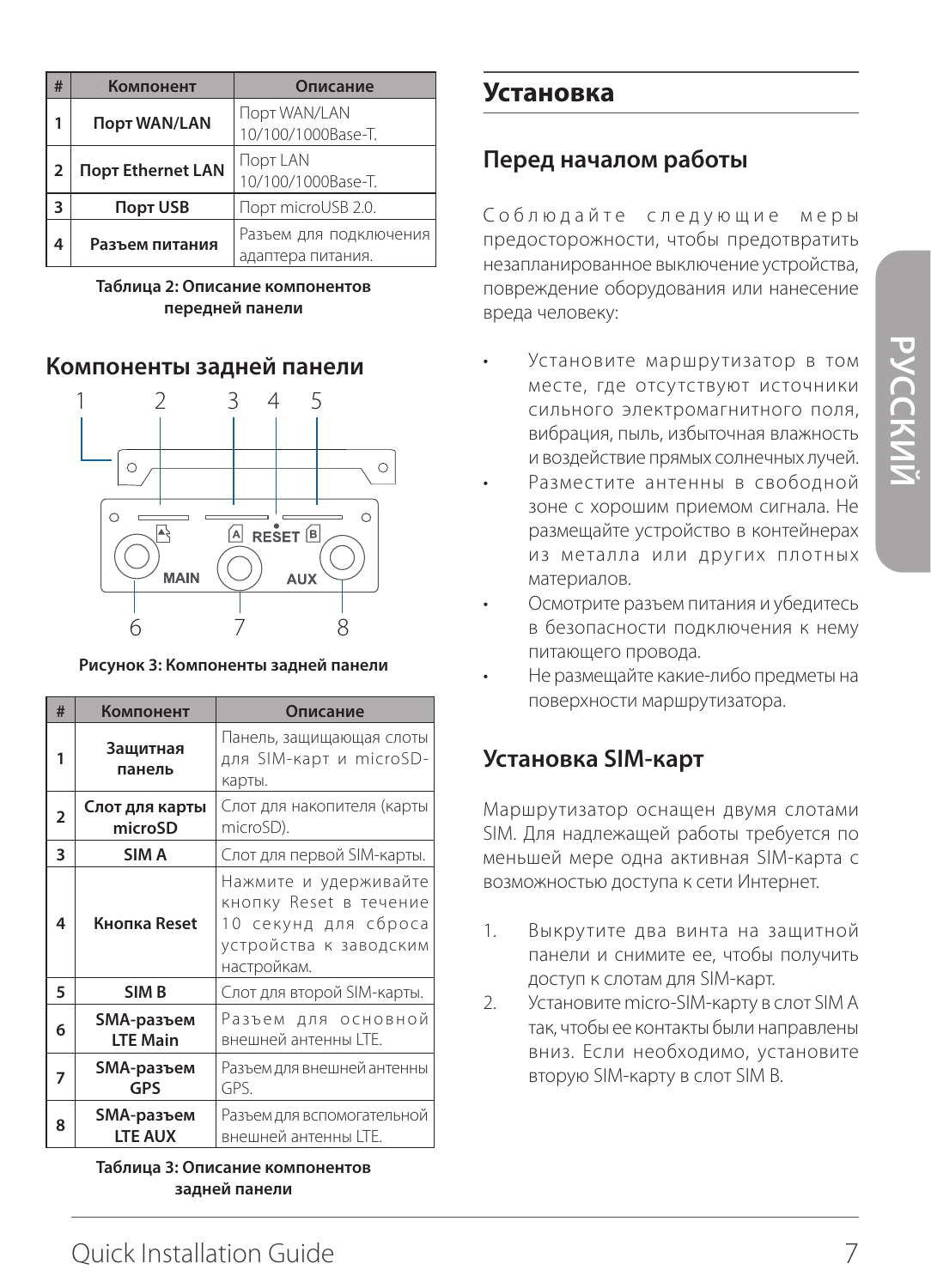

**Рисунок 4: Установка micro-SIM-карты**

- 3. Аккуратно нажмите на micro-SIM-карту для ее фиксации в слоте. Чтобы извлечь SIM-карту, нажмите на нее еще раз.
- 4. Установите защитную панель, закрепив ее с помощью двух винтов.

**Примечание:** Режим работы SIM-карт должен быть настроен с помощью Web-интерфейса до того, как будет установлено интернетсоединение.

#### **Подключение внешних антенн**

Входящие в комплект поставки антенны являются взаимозаменяемыми. Антенны сторонних производителей могут не являться взаимозаменяемыми.



**Рисунок 4: Подключение антенн**

- 1. Подключите две антенны LTE к разъемам SMA ("MAIN" и "AUX."), расположенным на задней панели маршрутизатора. Поверните антенны по часовой стрелке, чтобы прикрепить их.
- 2. Разместите устройство в месте наилучшего приема сигнала. Расположите антенны так, чтобы они были направлены вверх.

#### **Включение питания устройства**

Параметры питания DWM-315: от 5 В / 2 А до 18 В / 0,7 A +/- 5% постоянного тока.

**РУССКИЙ**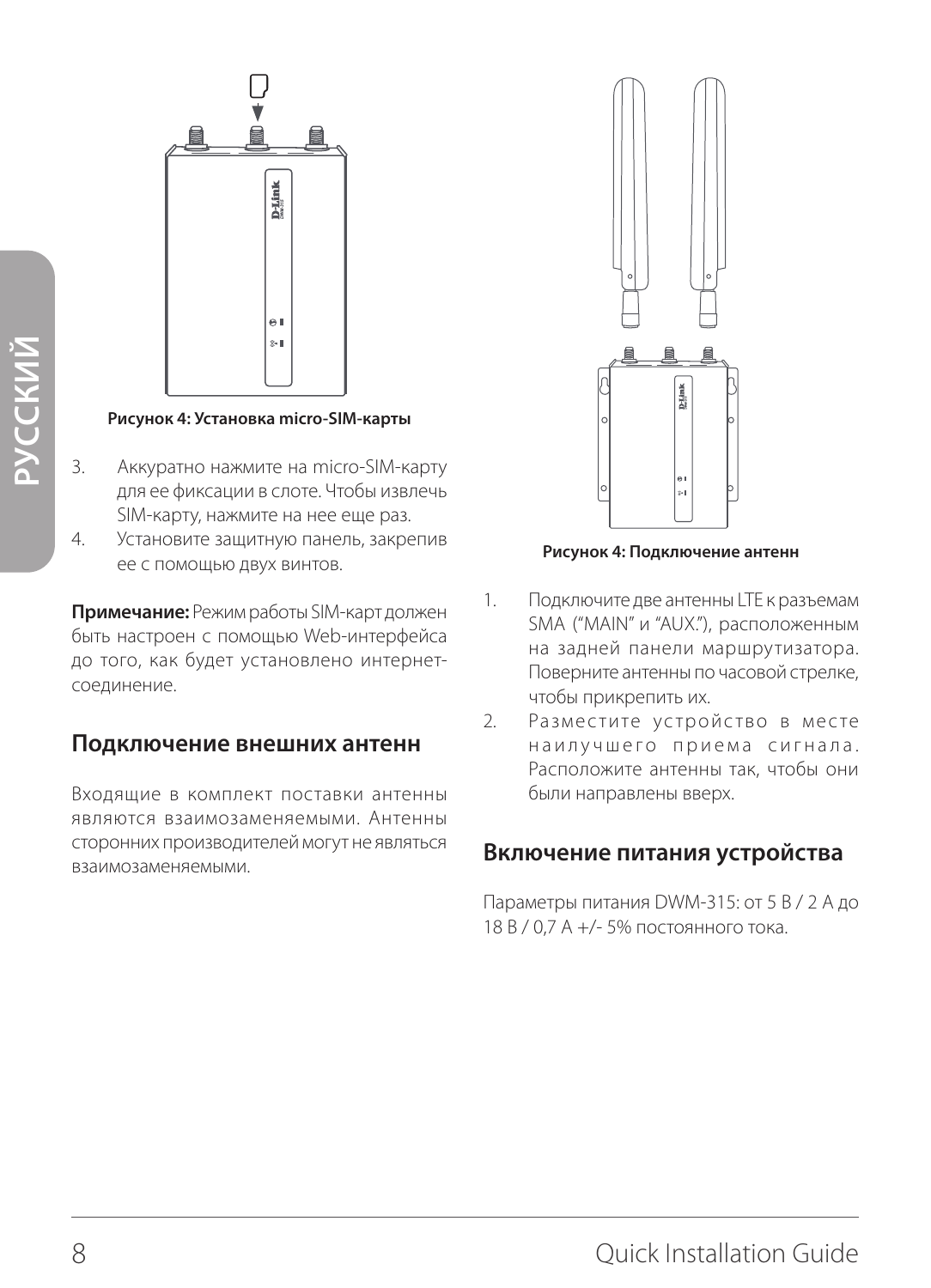#### **С использованием адаптера AC**

- 1. Подключите цилиндрический соединитель входящего в комплект поставки адаптера AC к разъему питания, расположенному на передней панели.
- 2. Подключите адаптер к электрической розетке с соответствующими параметрами электропитания

#### **Подключение устройств**

После успешной установки маршрутизатор можно подключить к конечному устройству и к сети Интернет с помощью портов LAN и WAN.

- 1. Чтобы подключиться к сети Интернет, подключите Ethernet-кабель к порту WAN на маршрутизаторе.
- 2. Используйте стандартный Ethernetкабель категории 5/5e/6 с разъемом RJ-45 для подключения конечного устройства к маршрутизатору. Порт выполнит автоматическое согласование скорости (максимальная скорость передачи данных DWM-315 по проводной сети составляет 300 Мбит/с).

#### **Функции управления**

#### **Перед началом работы**

Управление маршрутизатором может осуществляться с помощью Web-интерфейса и Telnet. Обратитесь к следующим инструкциям по настройке через Web-интерфейс.

#### **Web-интерфейс**

После успешной установки можно выполнить настройку маршрутизатора, следить за его состоянием с помощью панели индикаторов и просматривать отображаемую графически статистику в Web-браузере, например в Microsoft® Internet Explorer, Firefox, Chrome и Safari.

Для настройки устройства через Webинтерфейс потребуется следующее оборудование:

- Компьютер с интерфейсом RJ-45
- Стандартный Ethernet-кабель
- 1. Подключите Ethernet-кабель к Ethernetпорту на маршрутизаторе и к Ethernetпорту на компьютере.
- 2. IP-адрес маршрутизатора по умолчанию - **192.168.0.1**, маска подсети – **255.255.255.0**. Откройте Web-браузер и введите в адресной строке **http://192.168.0.1/.**
- 3. Ввелите имя пользователя (по умолчанию - **admin**) и пароль (по умолчанию – **admin**), чтобы войти в Web-интерфейс.

## **Дополнительная информация**

Для получения дополнительной информации о продуктах D-Link посетите Web-сайт **http://www.dlink.ru/**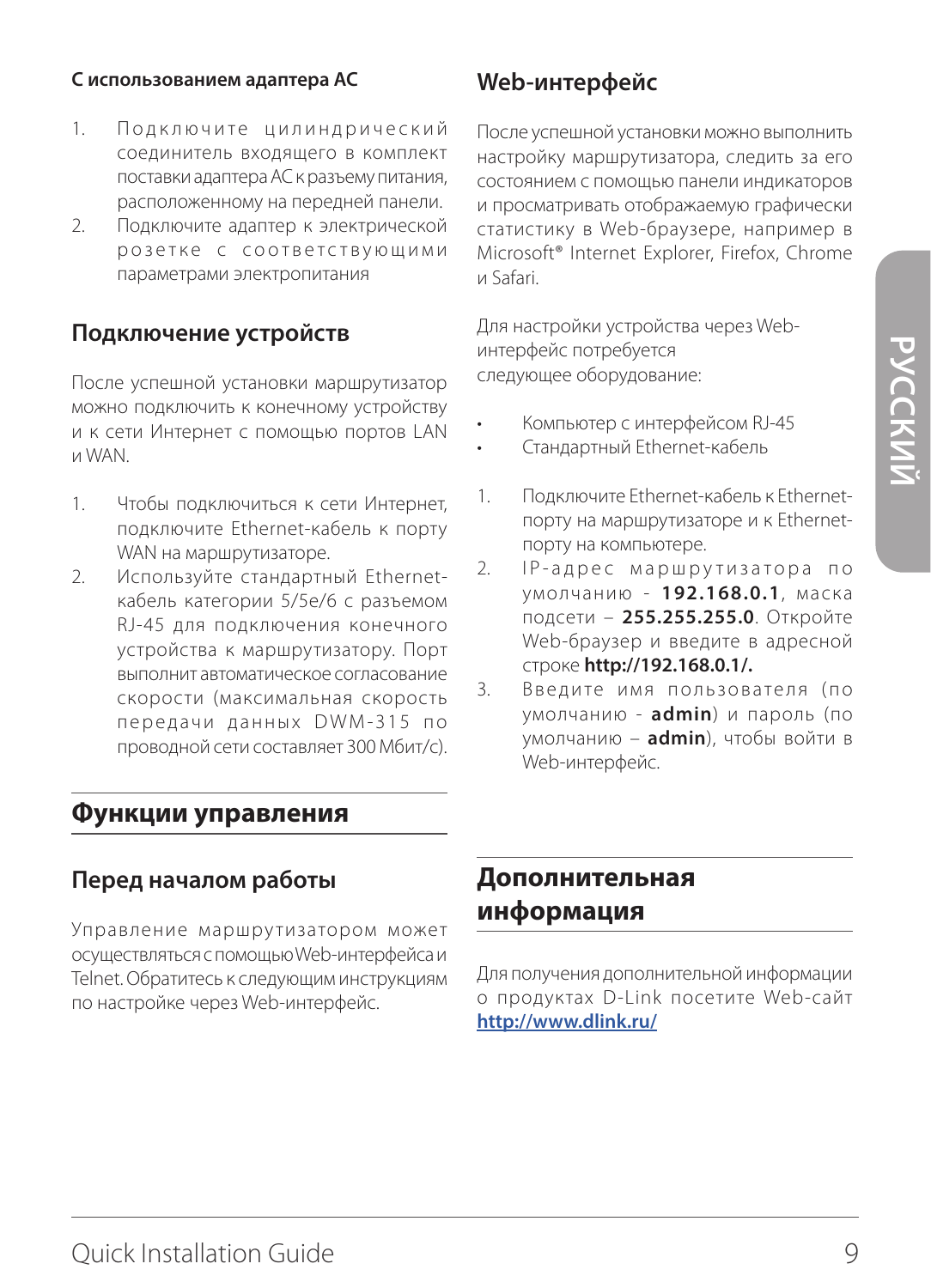## **ТЕХНИЧЕСКАЯ ПОДДЕРЖКА**

Обновления программного обеспечения и документация доступны на Интернет-сайте D-Link. D-Link предоставляет бесплатную поддержку для клиентов в течение гарантийного срока. Клиенты могут обратиться в группу технической поддержки D-Link по телефону или через Интернет.

Техническая поддержка компании D-Link работает в круглосуточном режиме ежедневно, кроме официальных праздничных дней. Звонок бесплатный по всей России.

#### **Техническая поддержка D-Link:**

8-800-700-5465

#### **Техническая поддержка через Интернет:**

http://www.dlink.ru e-mail: support@dlink.ru

#### **Изготовитель**:

Д-Линк Корпорейшн, 11494, Тайвань, Тайбэй, Нэйху Дистрикт, Синху 3-Роуд, № 289

#### **Уполномоченный представитель, импортер:**

ООО "Д-Линк Трейд" 390043, г. Рязань, пр. Шабулина, д.16 Тел.: +7 (4912) 575-305

## **ОФИСЫ**

Россия Москва, Графский переулок, 14 Тел. : +7 (495) 744-00-99 E-mail: mail@dlink.ru

Україна Київ, вул. Межигірська, 87-А Тел.: +38 (044) 545-64-40 E-mail: ua@dlink.ua

Moldova Chisinau; str.C.Negruzzi-8 Tel: +373 (22) 80-81-07 E-mail:info@dlink.md

Беларусь Мінск, пр-т Незалежнасці, 169 Тэл.: +375 (17) 218-13-65 E-mail: support@dlink.by

Қазақстан Алматы, Құрманғазы к-cі,143 үй Тел.: +7 (727) 378-55-90 E-mail: almaty@dlink.ru



Հայաստան Երևան, Դավթաշեն 3-րդ թաղամաս, 23/5 Հեռ.՝ +374 (10) 39-86-67 Էլ. փոստ՝ info@dlink.am

Latvija Rīga, Lielirbes iela 27 Tel.: +371 (6) 761-87-03 E-mail: info@dlink.lv

Lietuva Vilnius, Žirmūnų 139-303 Tel.: +370 (5) 236-36-29 E-mail: info@dlink.lt

Eesti E-mail: info@dlink.ee

Türkiye Uphill Towers Residence A/99 Ataşehir /ISTANBUL Tel: +90 (216) 492-99-99 Email: info.tr@dlink.com.tr

**ישראל** רח' המגשימים 20 קרית מטלון פתח תקווה 072-2575555 support@dlink.co.il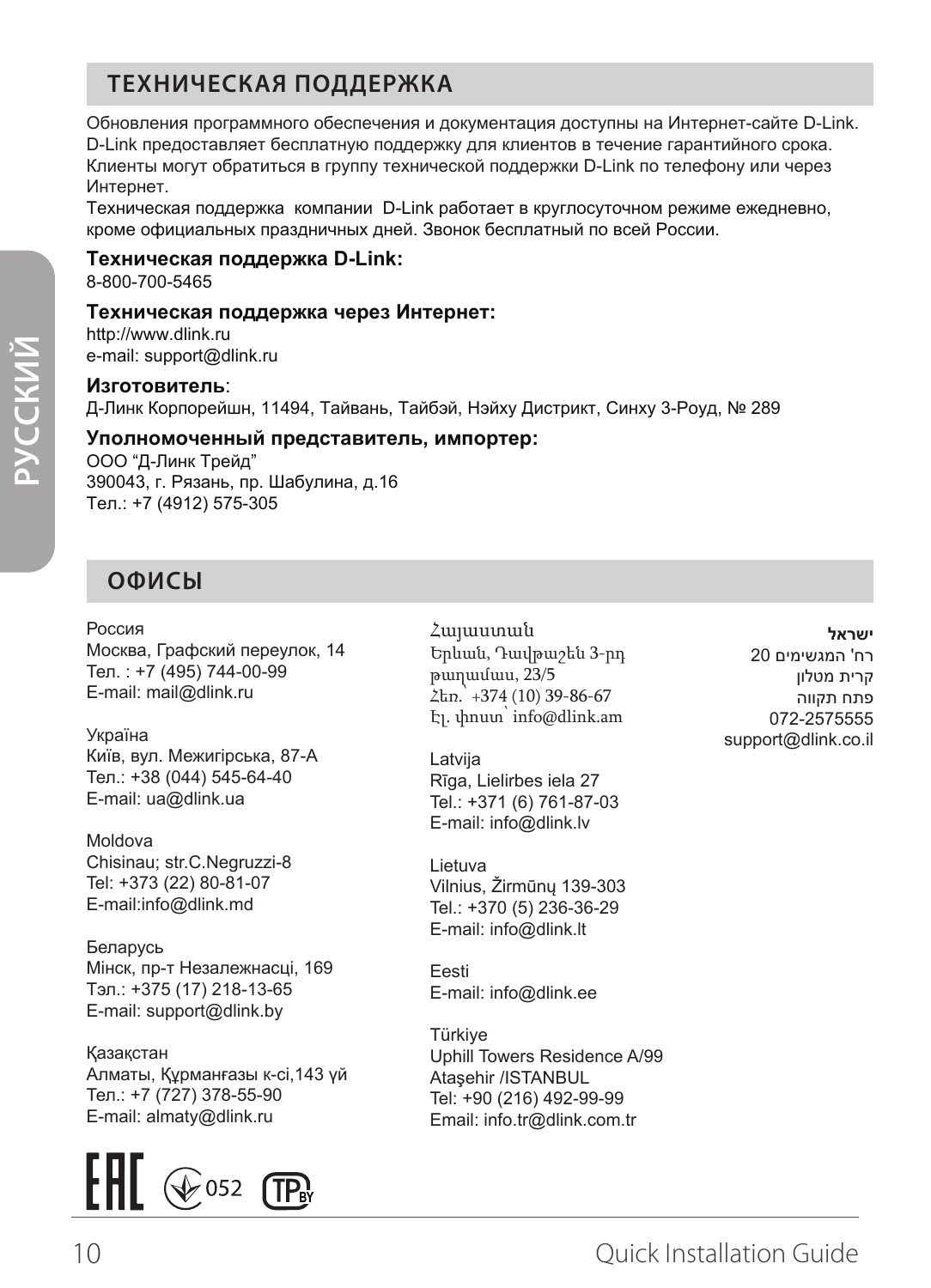#### **Технические характеристики**

| Поддерживаемый<br>диапазон частот <sup>1</sup> | $\cdot$ LTE Cat. 6<br>$-SKU 1(E)$<br>• LTE-FDD: B1/B3/B5/B7/B8/B20/<br>B28/B32 <sup>2</sup><br>· LTE-TDD: B38/B40/B41<br>- 2×CA: B1+B1/B5/B8/B20/B28:<br>B3+B3/B5/B7/B8/B20/B28;<br>B7+B5/B7/B8/B20/B28;<br>B20+B32 <sup>2</sup> ; B38+B38;<br>B40+B40: B41+B41<br>• WCDMA: B1/B3/B5/B8 | $-SKU2(A)$<br>• LTE-FDD: B2/B4/B5/B7/B12/B13/B25/<br>B26/B29 <sup>2</sup> /B30/B66<br>· 2×CA: B2+B2/B5/B12/B13/B29 <sup>2</sup> ;<br>B4+B4/B5/B12/B13/B29 <sup>2</sup> ;<br>B7+B5/B7/B12/B26:<br>B25+B5/B12/B25/B26;<br>B30+B5/B12/B29 <sup>2</sup> :<br>B66+B5/B12/B13/B29 <sup>2</sup> /B66:<br>• WCDMA: B2/B4/B5 |
|------------------------------------------------|-----------------------------------------------------------------------------------------------------------------------------------------------------------------------------------------------------------------------------------------------------------------------------------------|---------------------------------------------------------------------------------------------------------------------------------------------------------------------------------------------------------------------------------------------------------------------------------------------------------------------|
| Скорость 4G/3G-<br>соединения <sup>3</sup>     | $-$ LTE:<br>• LTE-FDD: макс. 300 Мбит/с (DL)/<br>макс. 50 Мбит/с (UL)<br>• LTE-TDD: макс 226 Мбит/с (DL)/<br>макс. 28 Мбит/с (UL)                                                                                                                                                       | $\cdot$ UMTS:<br>• DC-HSDPA: макс. 42 Мбит/с (DL)<br>• HSUPA: макс. 5,76 Мбит/с (UL)<br>• WCDMA: макс. 384 Кбит/с (DL)/макс.<br>384 Кбит/с (UL)                                                                                                                                                                     |
| Интерфейсы                                     | • Порт WAN/LAN 10/100/1000Base-T<br>• Порт LAN 10/100/1000Base-T<br>• Разъем для подключения питания<br>(постоянный ток)                                                                                                                                                                | • Две съемные LTE/3G-антенны с<br>разъемом SMA<br>• Разъем SMA для антенны GPS <sup>4</sup><br>• 2 слота для SIM-карты (Micro-SIM)<br>• Порт MicroUSB 2.0<br>• Слот для карты MicroSD<br>(поддерживаются карты памяти SD-XC<br>Class 10 объемом до 64 ГБ)                                                           |
| Стандарты                                      | · IEEE 802.3i                                                                                                                                                                                                                                                                           | · IEEE 802.3u                                                                                                                                                                                                                                                                                                       |
| Расширенные<br>функции                         | • Виртуальный сервер<br>$-$ GNSS<br>Поддержка глобального<br>позиционирования<br>• Поддержка для GPS/GLONASS/<br>Galileo/BeiDou                                                                                                                                                         | • Возможность обновления программного<br>обеспечения по технологии FOTA<br>(Firmware Over The Air)<br>• Web-интерфейс<br>· TR-069 CPE WAN Management Protocol<br>• DMZ и Pass Through<br>• Отправка, получение, чтение и удаление<br>SMS-сообщений                                                                  |
| <b>VPN</b>                                     | • L2TP/OpenVPN/PPTP/IPSEC/GREVPN                                                                                                                                                                                                                                                        |                                                                                                                                                                                                                                                                                                                     |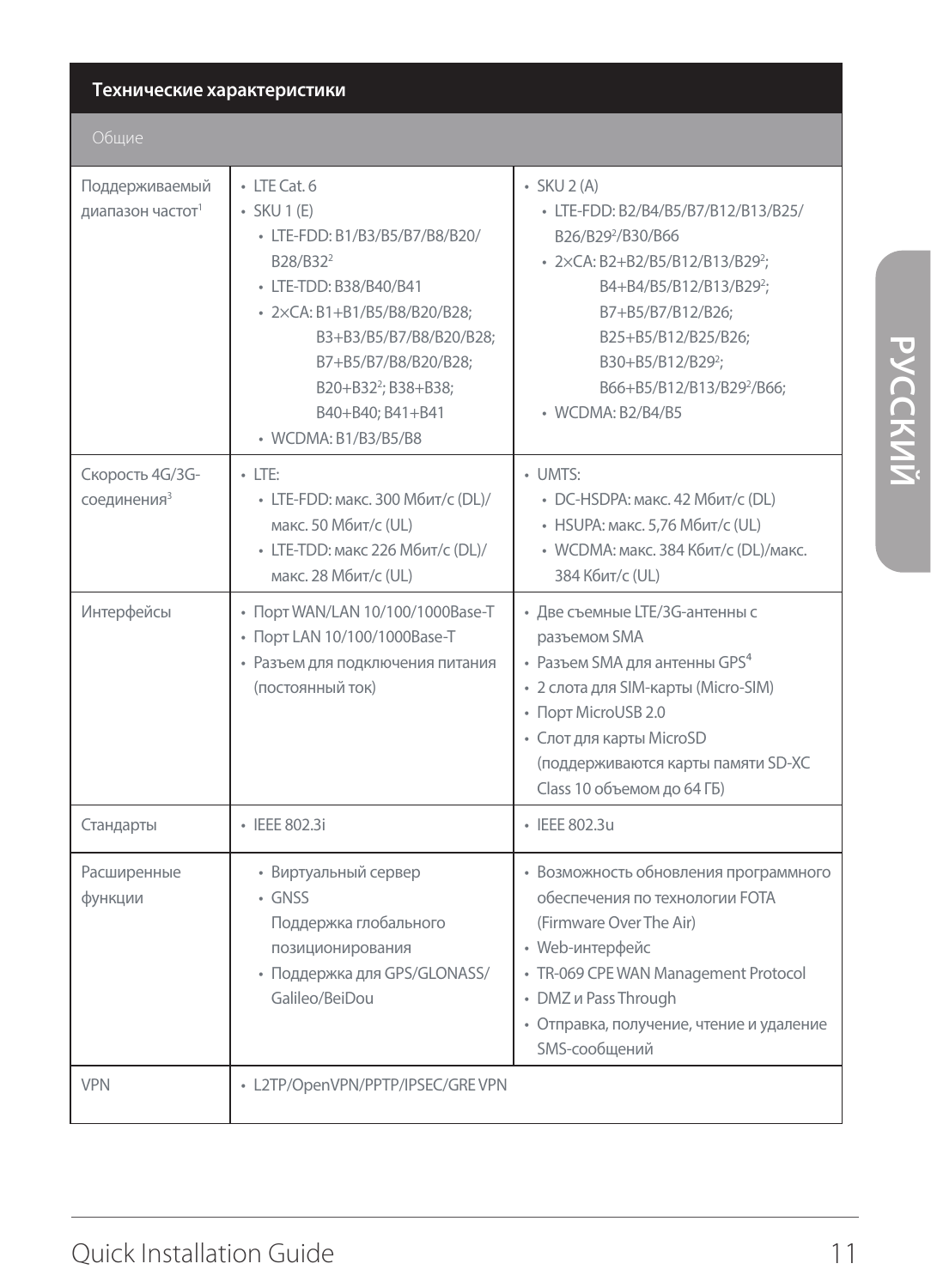| Физические параметры и условия эксплуатации           |                                                                                   |                                                |  |
|-------------------------------------------------------|-----------------------------------------------------------------------------------|------------------------------------------------|--|
| Индикаторы                                            | • Интернет                                                                        | • Уровень сигнала                              |  |
| Питание                                               | • Адаптер питания:<br>$-$ От 5 В / 2 А до 18 В / 0,7 А +/- 5%<br>постоянного тока |                                                |  |
| • Коррозионно-стойкая<br>Корпус<br>оцинкованная сталь |                                                                                   |                                                |  |
| Размеры (Д х Ш х В)<br>• 93 x 70 x 23,6 MM            |                                                                                   |                                                |  |
| <b>Bec</b>                                            | $\cdot$ 210 г                                                                     |                                                |  |
| Температура                                           | • Рабочая: от -20 до 60 °С                                                        | • Хранения: от -40 до 85 °С                    |  |
| Влажность                                             | • При эксплуатации: от 5% до 85%<br>без конденсата                                | • При хранении: от 0% до 95% без<br>конденсата |  |
| Сертификаты                                           | $\cdot$ CE                                                                        |                                                |  |

1 Поддерживаемая полоса частот зависит от региональной версии устройства.

2 LTE-FDD B29 и B32 поддерживают только Rx и в 2×CA они применяются только в отношении вторичной несущей частоты. Скорость передачи данных является теоретической. Скорость передачи данных зависит от пропускной способности сети, интенсивности сигнала и факторов окружающей среды.

4 Антенна GPS может не входить в комплект поставки.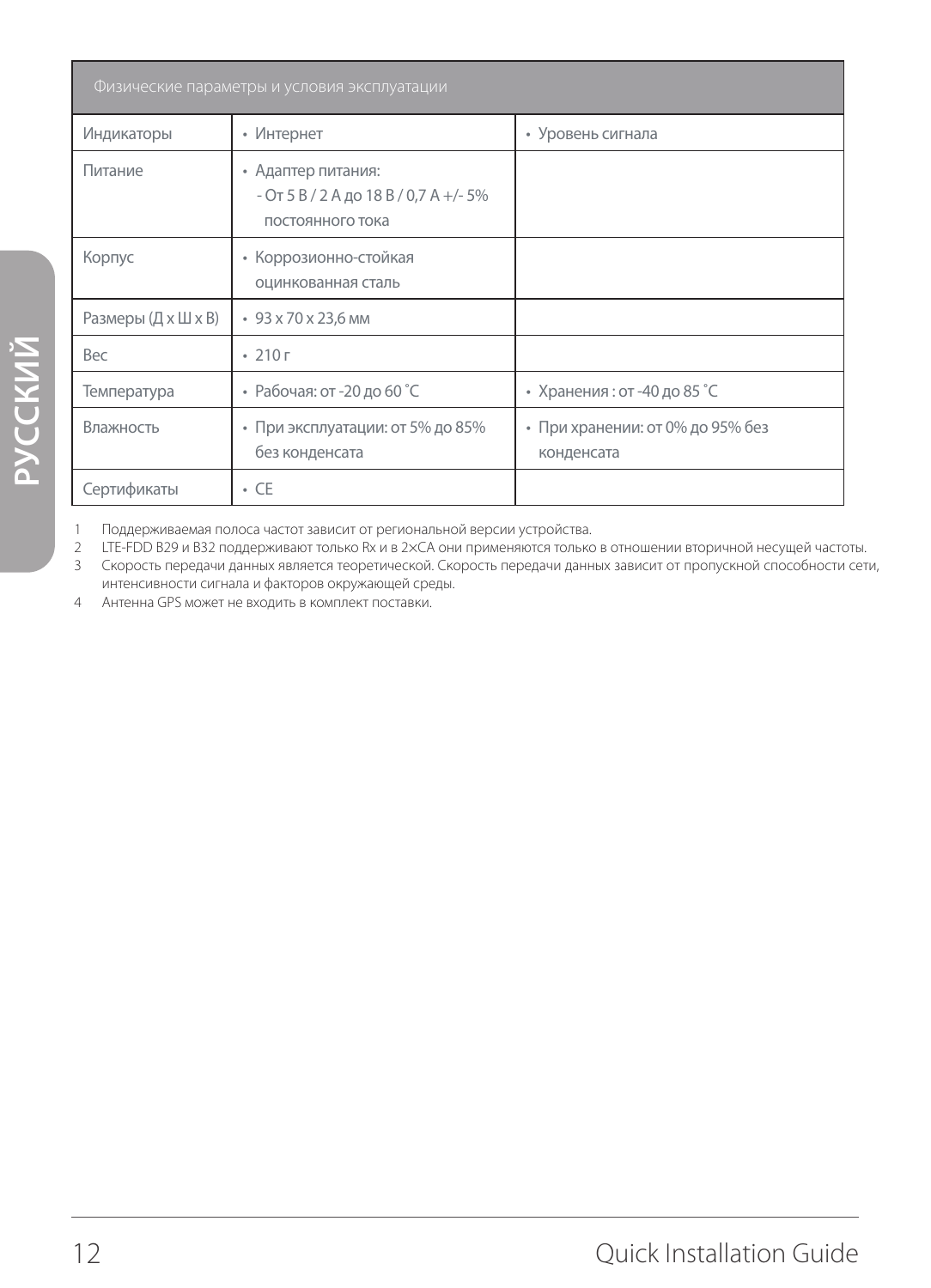# **РУССКИИ**

## **Правила и условия безопасной эксплуатации**

Внимательно прочитайте данный раздел перед установкой и подключением устройства. Убедитесь, что устройство, адаптер питания и кабели не имеют механических повреждений. Устройство должно быть использовано только по назначению, в соответствии с кратким руководством по установке.

Не размещайте на устройстве посторонние предметы. Вентиляционные отверстия устройства должны быть открыты. Температура окружающей среды в непосредственной близости от устройства и внутри его корпуса должна быть в пределах от -20 до +60 °С.

Используйте адаптер питания только из комплекта поставки устройства. Не включайте адаптер питания, если его корпус или кабель повреждены. Подключайте адаптер питания только к исправным розеткам с параметрами, указанными на адаптере питания.

Не вскрывайте корпус устройства! Перед очисткой устройства от загрязнений и пыли отключите питание устройства. Удаляйте пыль с помощью влажной салфетки. Не используйте жидкие/ аэрозольные очистители или магнитные/статические устройства для очистки. Избегайте попадания влаги в устройство и адаптер питания.

Устройство должно также быть заземлено, если это предусмотрено конструкцией корпуса или вилки на кабеле питания.

Срок службы устройства - 2 года.

Гарантийный период исчисляется c момента приобретения устройства у официального дилера на территории России и стран СНГ и составляет один год.

Вне зависимости от даты продажи гарантийный срок не может превышать 2 года с даты производства изделия, которая определяется по 6 (год) и 7 (месяц) цифрам серийного номера, указанного на наклейке с техническими данными.

Год: A - 2010, B - 2011, С - 2012, D - 2013, E - 2014, F - 2015, G - 2016, H - 2017, I - 2018, J - 2019, 0 - 2020. Месяц: 1 - январь, 2 - февраль, ..., 9 - сентябрь, A - октябрь, B - ноябрь, С - декабрь.

При обнаружении неисправности устройства обратитесь в сервисный центр или группу технической поддержки D-Link.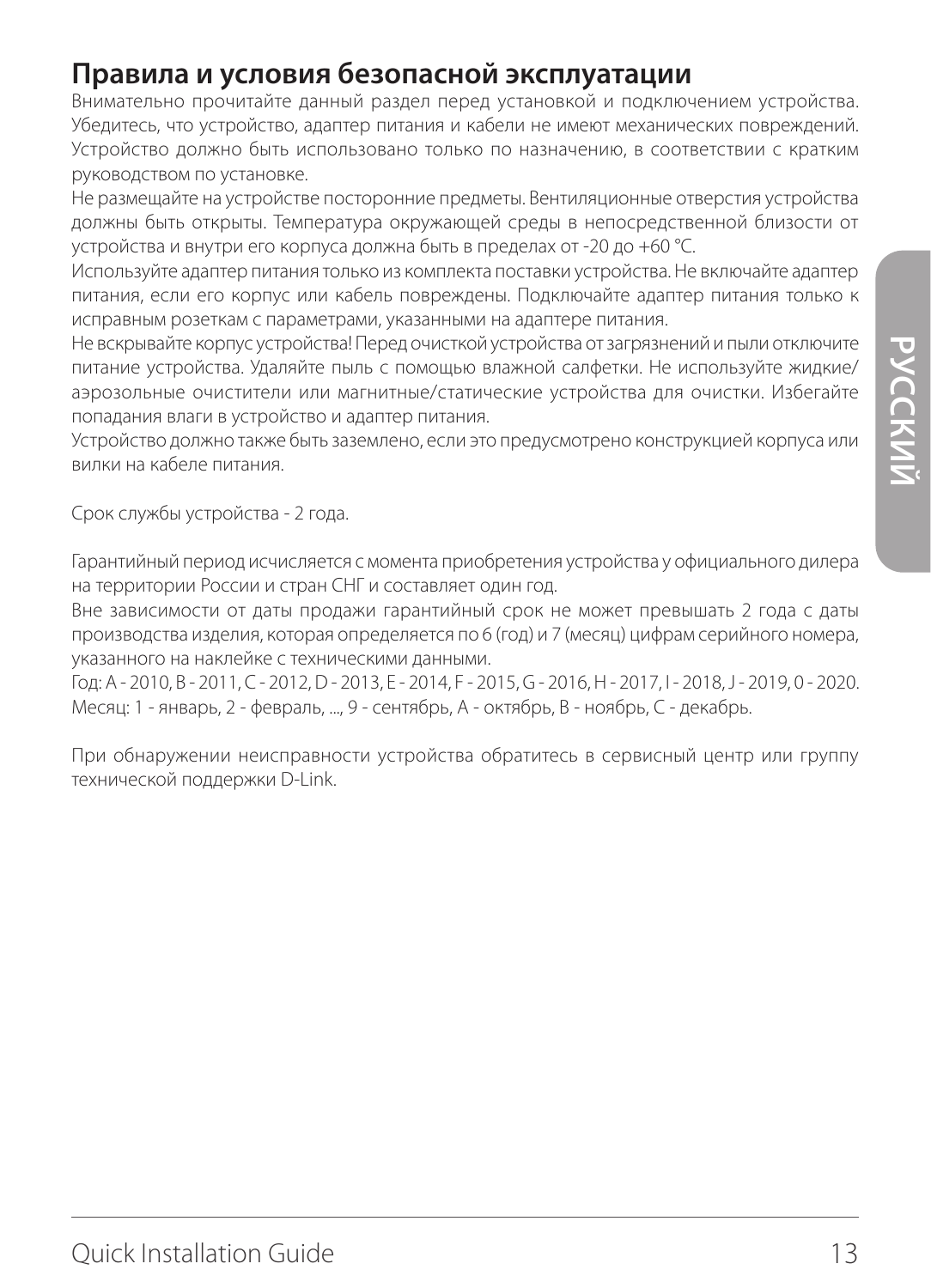## **Перед початком роботи**

Даний посібник містить покрокові інструкції зі встановлення маршрутизатора DWM-315. Придбана Вами модель може відрізнятися від зображеної на ілюстраціях.

#### **Комплект постачання**

Комплект постачання DWM-315 повинен містити наступні компоненти:

- Маршрутизатор DWM-315
- Адаптер живлення AC з роз'ємом DC 5,5мм
- Ethernet-кабель
- 2 зовнішні LTE-антени
- Зовнішня GPS-антена (опціонально)
- Короткий посібник зі встановлення
- Гарантійний талон

Якщо що-небудь відсутня або моє пошкодження, зверніться до Вашого постачальника.

**Примітка**: Використання джерела живлення з напругою, відмінною від аналогічного параметра джерела живлення, що входить до комплекту постачання, призведе до пошкодження виробу і втрати гарантії на даний пристрій.

## **Системні вимоги**

- Microsoft Windows® або ОС на основі Linux
- Ethernet-порт
- Microsoft Edge, Firefox 60.0, Chrome 68.0.3440.106

## **Огляд апаратної частини Індикатори верхньої панелі**



**Малюнок 1: Індикатори верхньої панелі**

| #                      | Індикатор    | Опис                                                                                   |                                      |
|------------------------|--------------|----------------------------------------------------------------------------------------|--------------------------------------|
| 1                      | Інтернет     | Зелене світло індикатора<br>означає, що з'єднання Ethernet<br>WAN або LTE встановлено. |                                      |
| Рівень<br>2<br>сигналу |              | Зелений                                                                                | Рівень сигналу<br>становить 51-100%. |
|                        | Помаранчевий | Рівень сигналу<br>становить 25-50%.                                                    |                                      |
|                        | Червоний     | Рівень сигналу<br>становить<br>менше 25%.                                              |                                      |
|                        |              | Блимає<br>червоним<br>світлом                                                          | Сигнал відсутній.                    |



#### **Компоненти передньої панелі**



#### **Малюнок 2: Компоненти передньої панелі**

| # | Компонент            | Опис                                         |  |
|---|----------------------|----------------------------------------------|--|
|   | Порт WAN/<br>LAN     | Порт WAN/LAN 10/100/1000Base-T.              |  |
| 2 | Порт Ethernet<br>LAN | Порт LAN 10/100/1000Base-T.                  |  |
| 3 | <b>Порт USB</b>      | Порт microUSB 2.0.                           |  |
| 4 | Роз'єм<br>живлення   | Роз'єм для підключення адаптера<br>живлення. |  |

**Таблиця 2: Опис компонентів передньої панелі**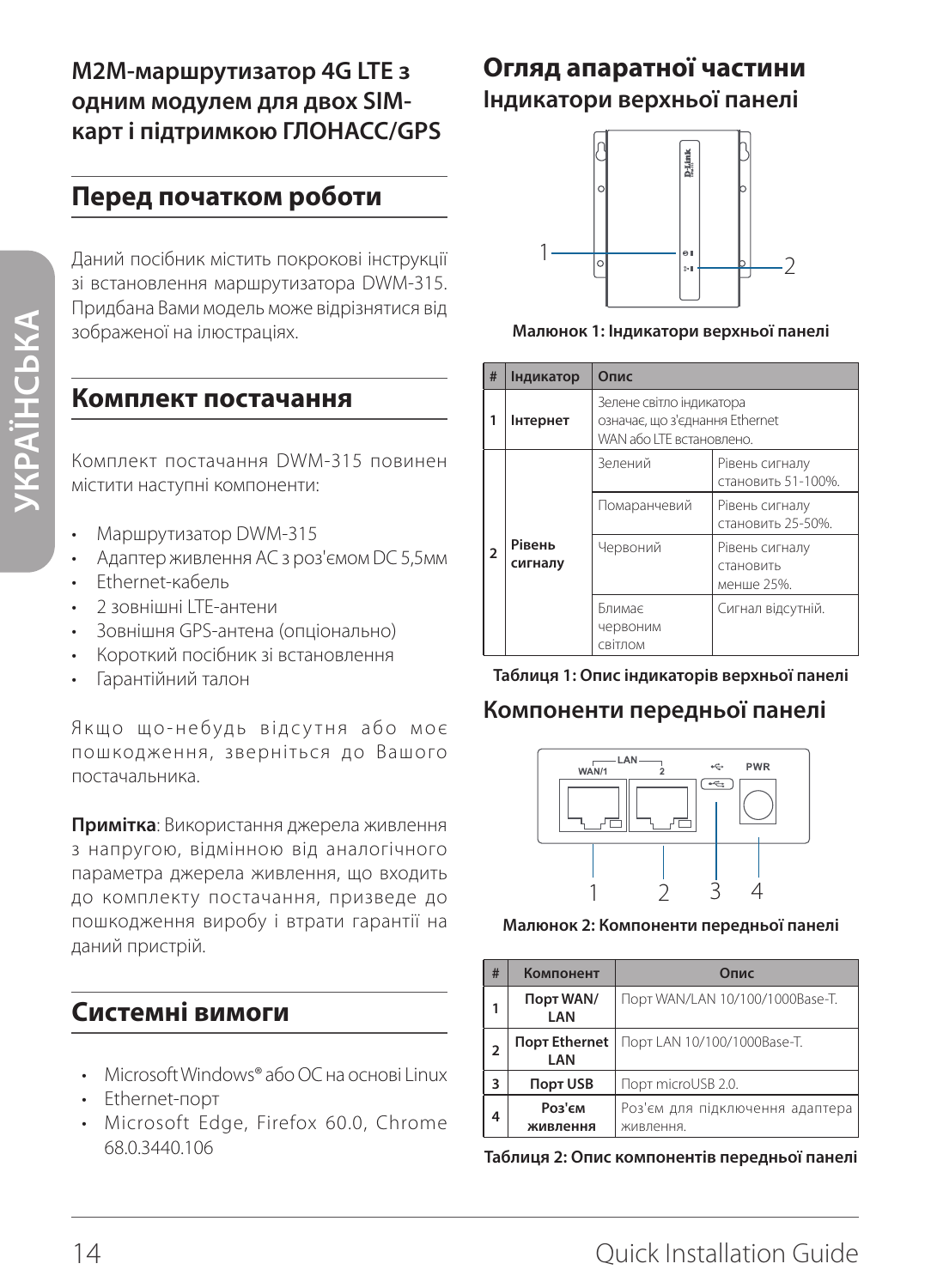#### **Компоненти задньої панелі**



**Малюнок 3: Компоненти задньої панелі**

| #              | Компонент                            | Опис                                                                                                                 |
|----------------|--------------------------------------|----------------------------------------------------------------------------------------------------------------------|
| 1              | Захисна панель                       | Панель, що захищає слоти<br>для SIM-карт і microSD-<br>карти.                                                        |
| $\overline{2}$ | Слот для карти<br>microSD            | Слот для накопичувача<br>(карти microSD).                                                                            |
| 3              | SIM A                                | Слот для першої SIM-карти.                                                                                           |
| 4              | Кнопка Reset                         | Натисніть і утримуйте<br>кнопку Reset протягом 10<br>секунд для повернення<br>пристрою до заводських<br>налаштувань. |
| 5              | SIM B                                | Слот для другої SIM-карти.                                                                                           |
| 6              | ЅМА-роз'єм<br><b>LTE Main</b>        | Роз'єм для основної<br>зовнішньої антени LTE.                                                                        |
| 7              | <b>SMA- роз'єм</b><br>GPS            | Роз'єм для зовнішньої<br>антени GPS.                                                                                 |
| 8              | <b>SMA- роз'єм</b><br><b>LTE AUX</b> | Роз'єм для допоміжної<br>зовнішньої антени LTE.                                                                      |

**Таблиця 3: Опис компонентів задньої панелі**

#### **Встановлення**

#### **Перед початком роботи**

Дотримуйтесь наступних запобіжних заходів, щоб запобігти незапланованого виключення пристрою, пошкодження обладнання або нанесення шкоди людині:

- Встановіть маршрутизатор в тому місці, де відсутні джерела сильного електромагнітного поля, вібрація, пил, надмірна вологість і вплив прямих сонячних променів.
- Розташуйте антени у вільній зоні з хорошим прийомом сигналу. Не ставте пристрій в контейнерах з металу або інших щільних матеріалів.
- Огляньте роз'єм живлення і переконайтеся в безпеці підключення до нього дроту живлення.
- Не ставте будь-які предмети на поверхні маршрутизатора.

#### **Встановлення SIM-карт**

Маршрутизатор оснащений двома слотами SIM. Для належної роботи потрібна принаймні одна активна SIM-карта з можливістю доступу до мережі Інтернет.

- 1. Викрутіть два гвинти на захисній панелі і зніміть її, щоб отримати доступ до слотів для SIM-карт.
- 2. Встановіть micro-SIM-карту в слот SIM A так, щоб її контакти були спрямовані вниз. Якщо необхідно, встановіть другу SIM-карту в слот SIM B.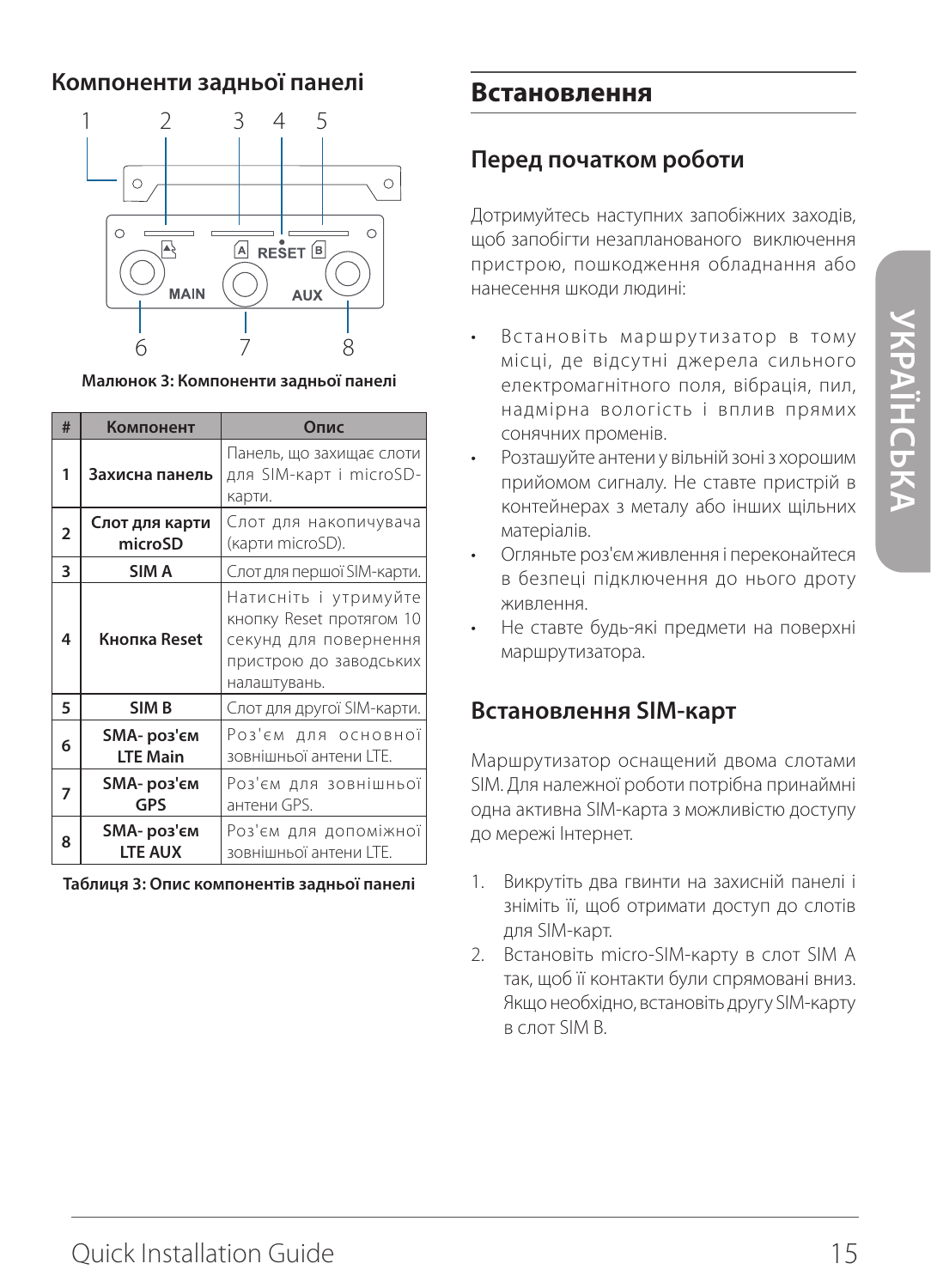

#### **Малюнок 4: Установка micro-SIM-карти**

- 3. Обережно натисніть на micro-SIM-карту для її фіксації в слоті. Щоб вийняти SIMкарту, натисніть на неї ще раз.
- 4. Встановіть захисну панель, закріпивши її за допомогою двох гвинтів.

**Примітка:** Режим роботи SIM-карт повинен бути налаштований за допомогою Webінтерфейсу до того, як буде встановлено інтернет-з'єднання.

#### **Підключення зовнішніх антен**

Антени що входять до комплекту постачання є взаємозамінними. Антени сторонніх виробників можуть не бути взаємозамінними.



**Малюнок 4: Підключення антен**

- 1. Підключіть дві LTE-антени до роз'ємів SMA ("MAIN" і "AUX."), котрі розташовані на задній панелі маршрутизатора. Поверніть антени за годинниковою стрілкою, щоб прикріпити їх.
- 2. Розмістіть пристрій в місці найкращого прийому сигналу. Розмістіть антени так, щоб вони були спрямовані вгору.

#### **Увімкнення живлення пристрою**

Параметри живлення DWM-315: від 5В/2А до 18В/0,7A +/- 5% постійного струму.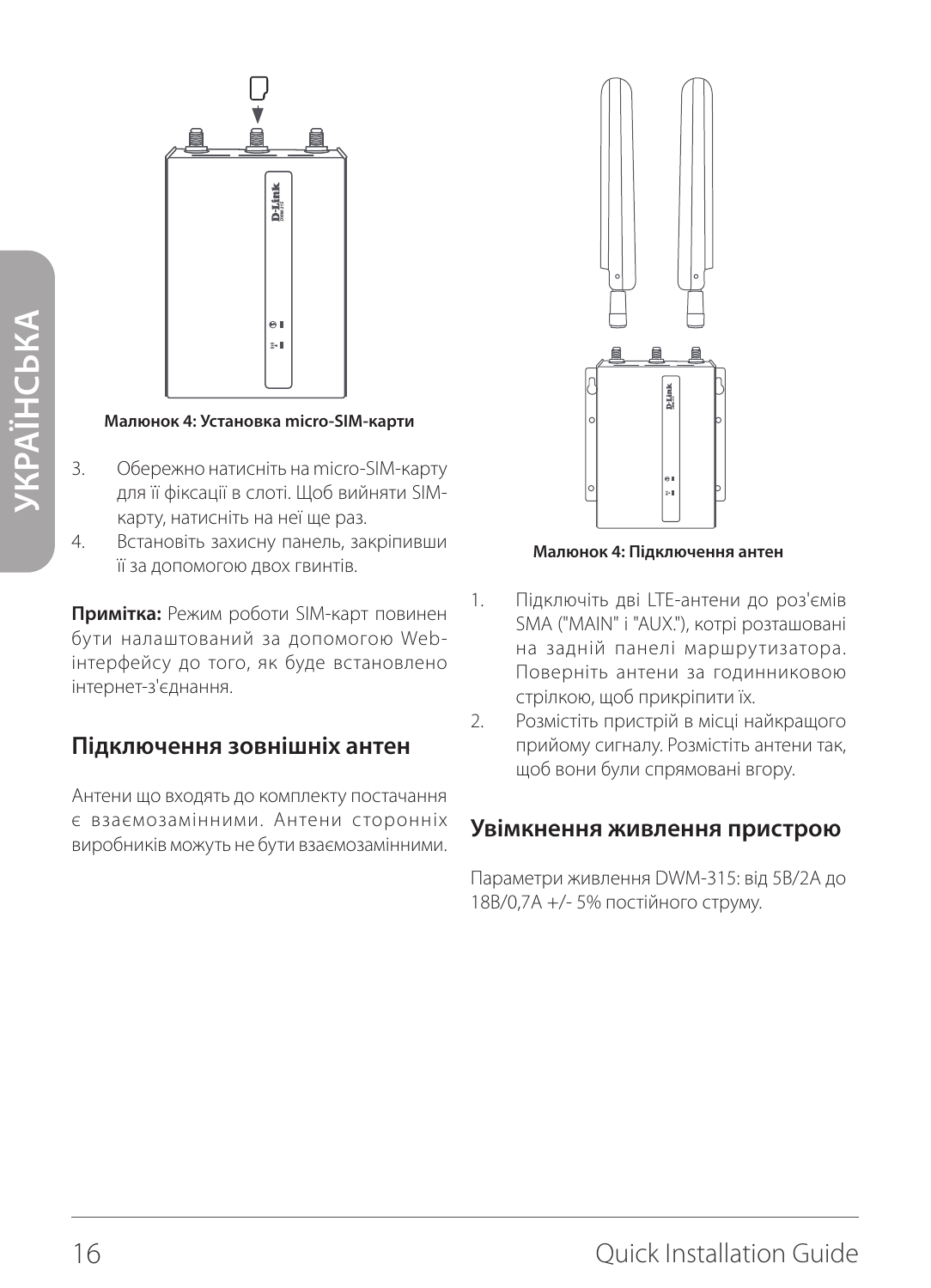#### **З використанням адаптера AC**

- 1. Підключіть циліндричний з'єднувач що входить до комплекту постачання адаптера AC до відповідного роз'єму, розташованому на передній панелі.
- 2. Підключіть адаптер до електричної розетки з відповідними параметрами електроживлення.

#### **Підключення пристроїв**

Після успішного встановлення маршрутизатор можна підключити до кінцевого пристрою і до мережі Інтернет за допомогою портів LAN і WAN.

- 1. Щоб підключитися до мережі Інтернет, підключіть Ethernet-кабель до порту WAN маршрутизатора.
- 2. Використовуйте стандартний Ethernetкабель категорії 5/5e/6 з роз'ємом RJ-45 для підключення кінцевого пристрою до маршрутизатора. Порт виконає автоматичне узгодження швидкості (максимальна швидкість передачі даних DWM-315 по дротовії мережі становить 300 Мбіт / с).

## **Функції керування**

#### **Перед початком роботи**

Керування маршрутизатором може здійснюватися за допомогою Webінтерфейсу і Telnet. Зверніться до наступних інструкцій з налаштування через Web-інтерфейс.

## **Web-інтерфейс**

Після успішної установки можна виконати налаштування маршрутизатора, стежити за його станом за допомогою панелі індикаторів і переглядати відображувану графічно статистику в Web-браузері, наприклад в Microsoft® Internet Explorer, Firefox, Chrome і Safari.

Для налаштування пристрою через Web-інтерфейс буде потрібне наступне обладнання:

- Комп'ютер з інтерфейсом RJ-45
- Стандартний Ethernet-кабель
- 1. Підключіть Ethernet-кабель до Ethernetпорту на маршрутизаторі і до Ethernetпорту на комп'ютері.
- 2. IP-адреса маршрутизатора за замовчуванням - 192.168.0.1, маска підмережі - 255.255.255.0. Відкрийте Web-браузер і введіть в адресному рядку http://192.168.0.1/.
- 3. Введіть ім'я користувача (за замовчуванням - admin) і пароль (за замовчуванням - admin), щоб увійти в Web-інтерфейс.

## **Додаткова інформація**

Для отримання додаткової інформації про продукти D-Link відвідайте Web-сайт http://www.dlink.ua/.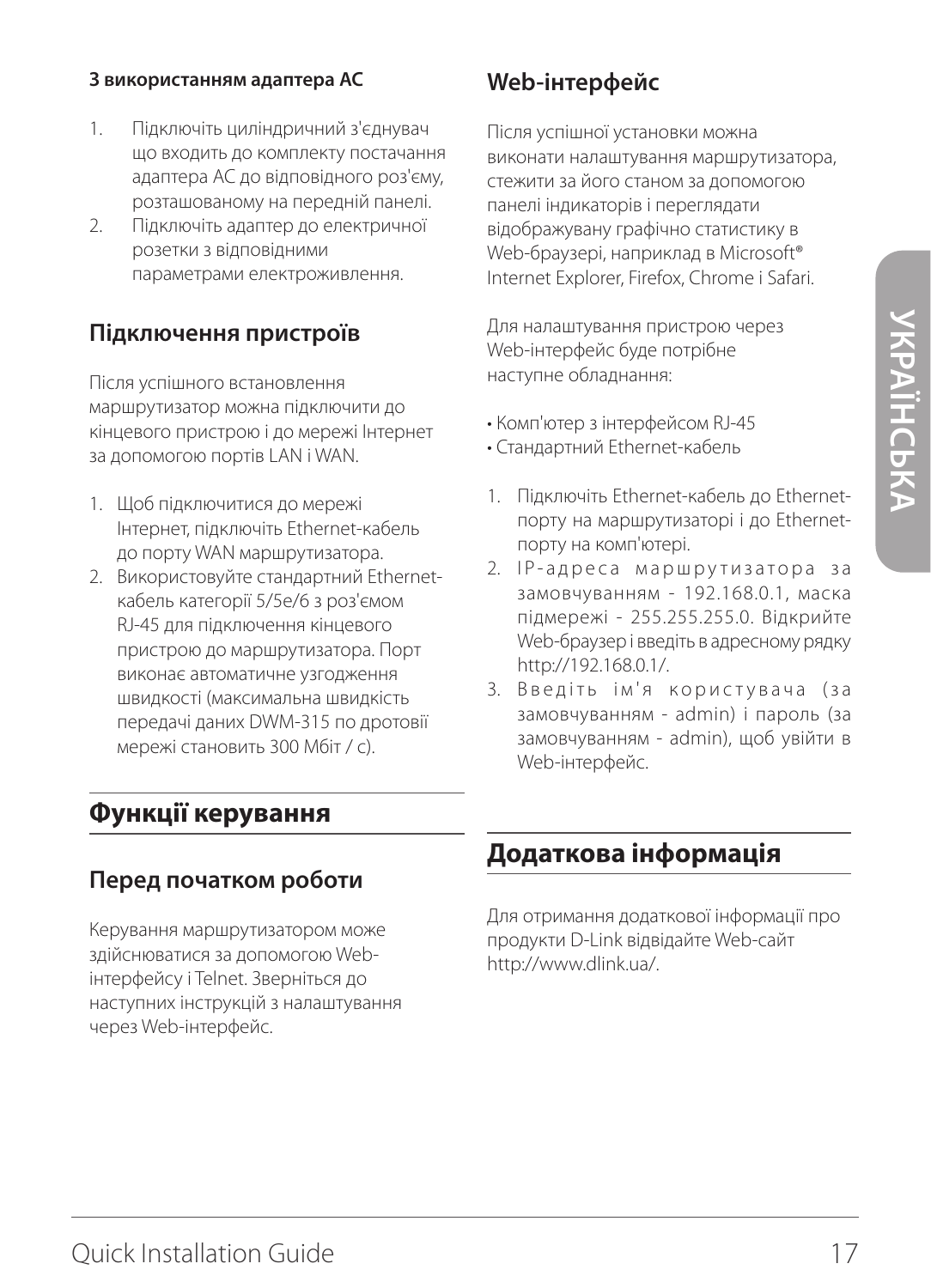## **Antes de Comenzar**

Esta Guía de instalación rápida le brinda instrucciones paso a paso para configurar su Router DWM-315 4G LTE M2M. El modelo que ha adquirido podría parecer ligeramente diferente del que se muestra en las ilustraciones. Para obtener información más detallada sobre el Router, consulte el Manual del usuario.

## **Contenidos del Empaque**

El empaque de DWM-315 deberá incluir los siguientes artículos:

- Router DWM-315 4G LTE M2M
- Fuente de alimentación AC con conector 5.5 mm DC
- Cable RI-45
- 2 Antenas LTE externas
- Antena GPS Externa (opcional)
- Guía de Instalación Rápida
- Tarjeta de Garantía

Si alguno de los elementos anteriores está dañado o falta en su empaque, comuníquese con su distribuidor local de D-Link.

**Nota:** El uso de una fuente de alimentación con un voltaje diferente al recomendado para el dispositivo, causará daños y anulará la garantía de este producto.

## **Requisitos del sistema**

- Microsoft Windows®, o un sistema operativo basado en Linux
- Un puerto Ethernet disponible
- Microsoft Edge, Firefox 60.0 o Chrome 68.0.3440.106

## **Descripción de Hardware**

#### **Indicadores LED en Panel Superior**



**Figura 1: Indicadores LED en Panel Superior**

| #              | LED                  | Descripción                                                                    |                                        |
|----------------|----------------------|--------------------------------------------------------------------------------|----------------------------------------|
|                | Internet             | Una luz verde indica que se ha establecido<br>una conexión WAN Ethernet o LTE. |                                        |
| $\overline{2}$ | Potencia<br>de Señal | Verde                                                                          | Potencia de señal<br>es entre 51-100%. |
|                |                      | Naranjo                                                                        | Potencia de señal<br>es entre 25-50%.  |
|                |                      | Rojo                                                                           | Potencia de señal<br>$es < 25%$ .      |
|                |                      | Rojo Parpadeante   Sin señal.                                                  |                                        |

**Tabla 1: Descripción de LED en Panel Superior**

#### **Conectores de Interfaz de Panel Frontal**



**Figura 2: Conectores de Interfaz de Panel Frontal**

| # | <b>Interfaz</b>               | <b>Descripción</b>                           |
|---|-------------------------------|----------------------------------------------|
|   | <b>Puerto WAN/LAN</b>         | Puerto WAN/LAN Ethernet<br>10/100/1000 Mbps. |
| 2 | <b>Puerto Ethernet</b><br>LAN | Puerto LAN Ethernet<br>10/100/1000 Mbps.     |
| 3 | <b>Puerto USB</b>             | Puerto MicroUSB 2.0.                         |
|   | Conector de<br>energía        | Conector para fuente de<br>alimentación.     |

**Tabla 2: Descripción Conectores de Interfaz de Panel Frontal**

**ESPAÑOL**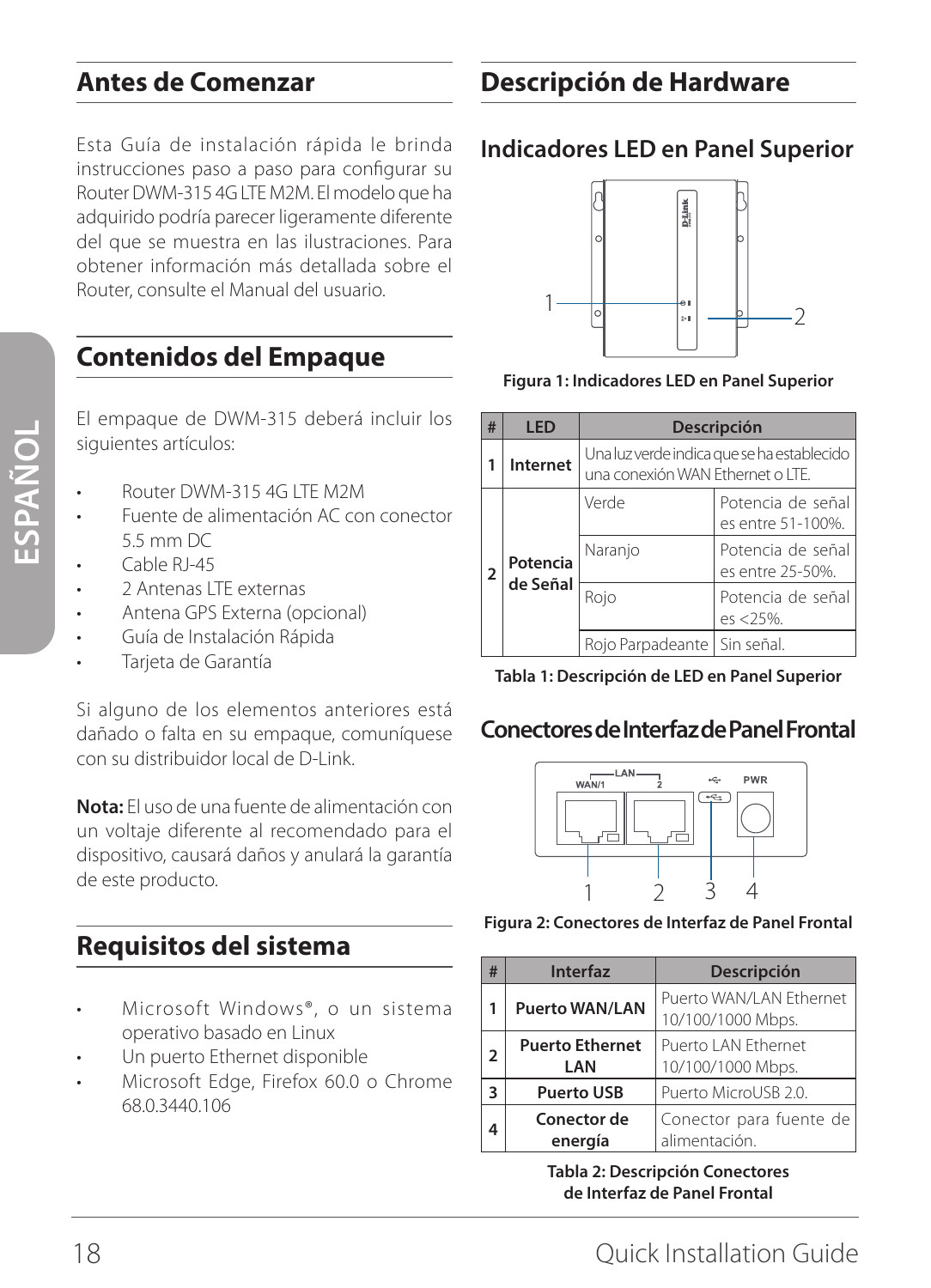## **Conectores de Interfaz de Panel Posterior**



**Figura 3: Conectores de Interfaz de Panel Posterior**

| #              | Característica                               | Descripción                                                                 |
|----------------|----------------------------------------------|-----------------------------------------------------------------------------|
| 1              | Placa de<br>seguridad                        | Placa de seguridad que<br>cubre las ranuras para<br>tarjetas SIM y microSD. |
| $\overline{2}$ | <b>Ranura MicroSD</b>                        | Ranura de tarjeta microSD<br>para almacenamiento.                           |
| 3              | SIM A                                        | Tarjeta SIM Primaria.                                                       |
| 4              | Reset                                        | Presiones y mantenga por 3<br>segundos para restablecer<br>dispositivo      |
| 5              | SIM <sub>B</sub>                             | Tarjeta SIM Secundaria                                                      |
| 6              | Principal<br><b>Conector SMA</b><br>para LTE | Conector SMA hembra para<br>antena principal.                               |
| 7              | <b>Conector SMA</b><br>para GPS              | Conector SMA hembra para<br>antena GPS.                                     |
| 8              | <b>Conector SMA</b><br>para LTE AUX          | Conector SMA hembra para<br>LTE AUX.                                        |

**Tabla 3: Descripción Conectores de Interfaz de Panel Posterior**

## **Instalación de Hardware**

## **Antes de Comenzar**

Observe las siguientes precauciones para ayudar a evitar interrupciones, fallas en el equipo y lesiones personales:

- Instale el DWM-315 en un lugar fresco y seco.
- Instale el DWM-315 en un sitio libre de fuertes fuentes electromagnéticas, vibraciones, polvo, humedad excesiva y luz solar directa.
- Coloque las antenas en un área sin obstrucciones con una señal móvil clara. Evite cajas de metal, paredes de ladrillo y otros materiales densos.
- Inspeccione visualmente el conector de alimentación y asegúrese de que esté completamente seguro.
- No apile ningún dispositivo encima del DWM-315.

## **Instalación de Tarjeta(s) SIM**

El Equipo DWM-315 está equipado con dos ranuras para Tarjetas SIM. Se requiere al menos una tarjeta SIM activa con acceso a Internet para un funcionamiento correcto.

- 1. Desatornille los dos tornillos de la placa de seguridad para quitarla y acceder a las ranuras de la tarjeta SIM.
- 2. 2. Inserte una tarjeta micro SIM en la ranura etiquetada SIM A con los contactos hacia abajo. Si desea instalar una segunda tarjeta SIM, insértela en la ranura etiquetada como SIM B.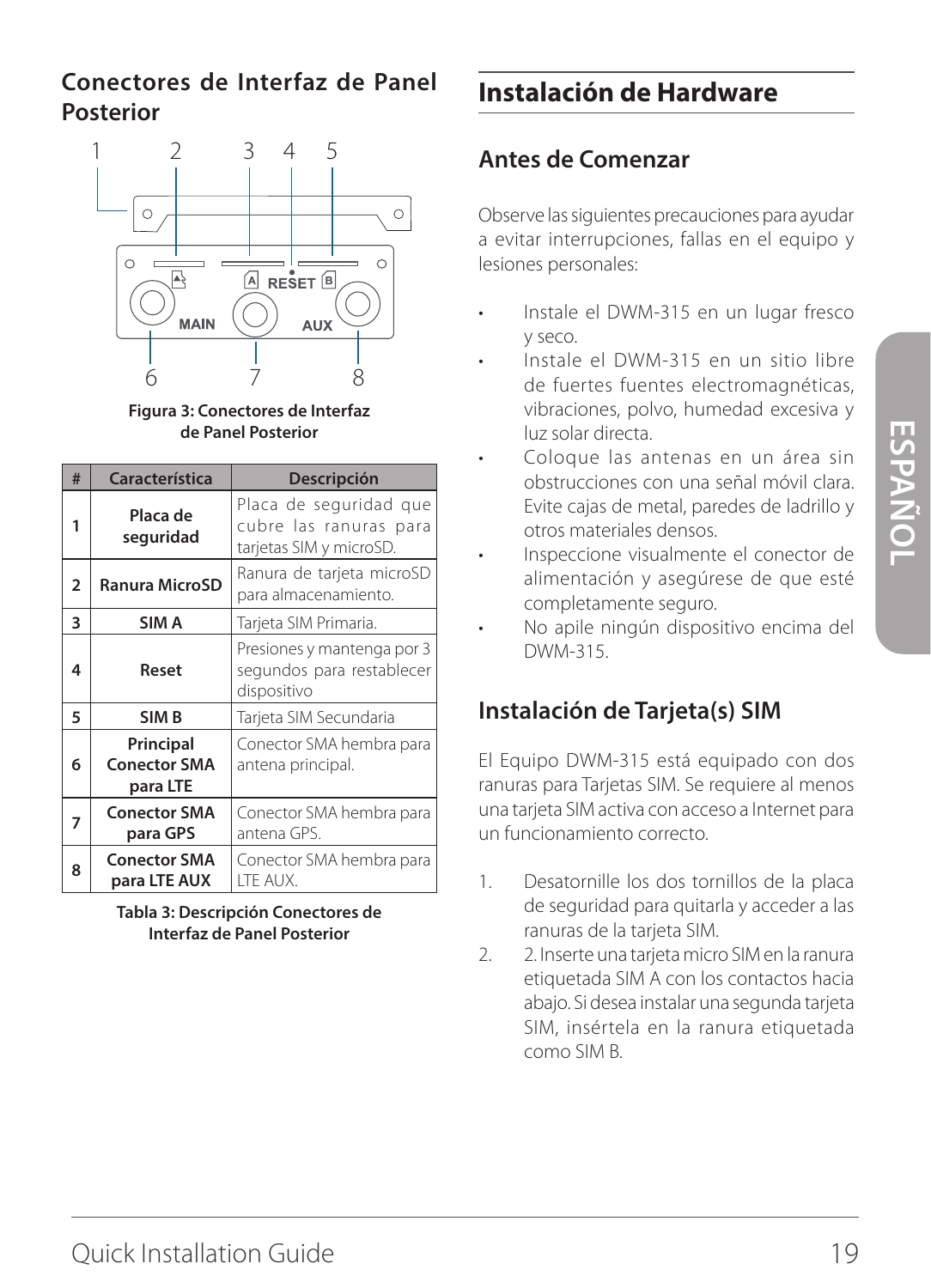

#### **Figura 4: Instalación de Tarjeta micro-SIM**

- 3. Presione suavemente la micro SIM en la ranura hasta que encaje en su lugar. Para quitarlo, presione nuevamente y la tarjeta SIM será expulsada.
- 4. Vuelva a atornillar la placa de seguridad con los dos tornillos que retiró anteriormente para proteger las ranuras de la tarjeta SIM.

**Nota:** Los ajustes de la tarjeta SIM deben configurarse desde la interfaz de usuario web antes de que se pueda establecer una conexión a Internet.

## **Conexión de Antenas externas**

El DWM-315 requiere dos antenas externas para funcionar correctamente. Las antenas incluidas son intercambiables, pero las antenas de terceros pueden requerir conexión a puertos específicos.



**Figura 4: Conexión de Antenas**

- 1. Conecte las dos antenas LTE a los conectores SMA en la parte posterior del Router con la etiqueta "Principal" y "AUX". Gire en sentido horario para sujetar la antena.
- 2. Coloque las antenas donde recibirán una señal óptima. Ordénelas para que apunten hacia arriba.

## **Encendiendo el Dispositivo**

El DWM-315 presenta una entrada de energía flexible que va desde 5 voltios / 2 amperios a 18 voltios / 0.7 amperios. Se recomienda un mínimo de 10 vatios en total.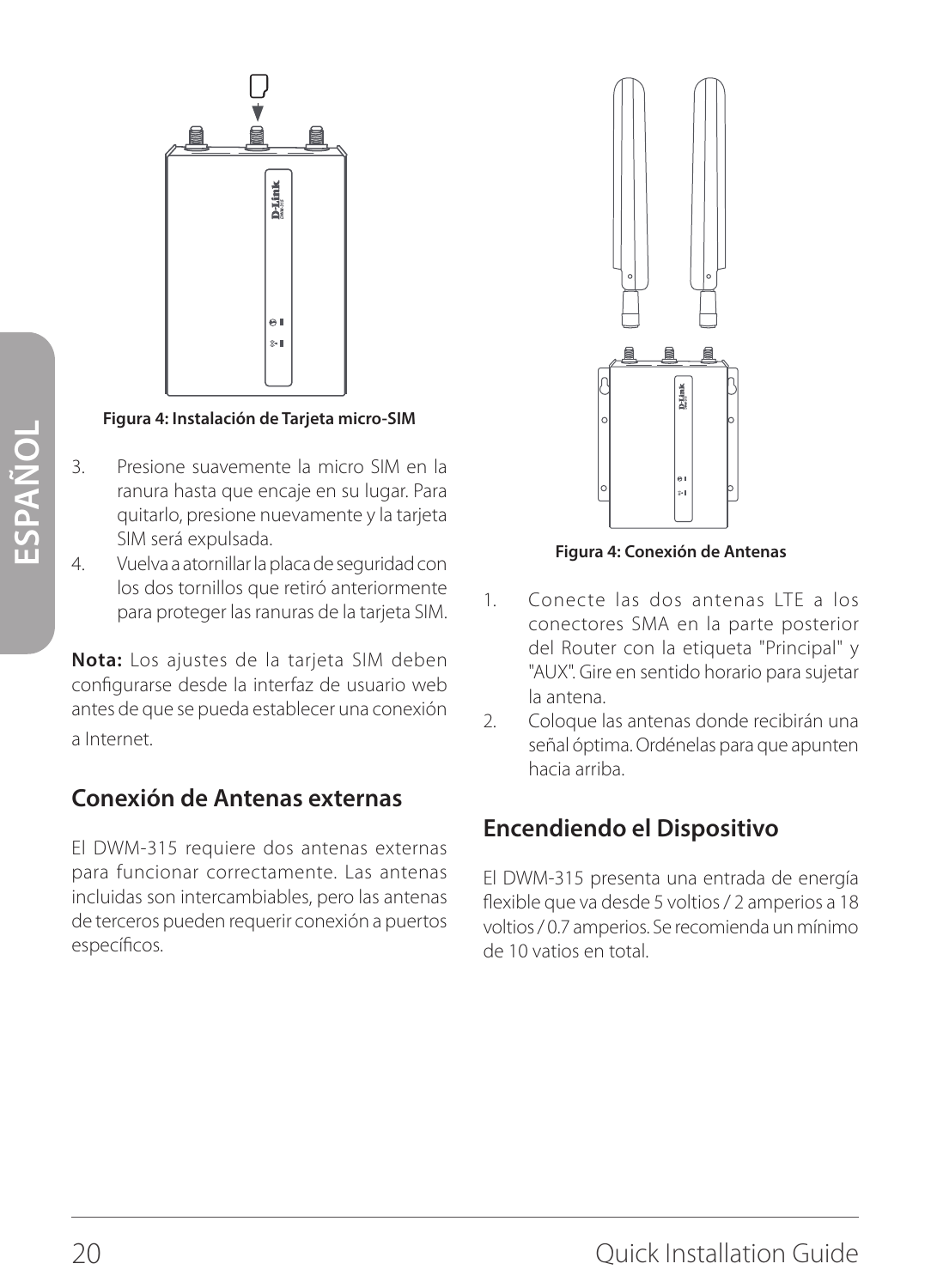#### **Utilizando el Adaptador AC incluido**

- 1. Conecte el conector cilíndrico del adaptador AC incluido al puerto de alimentación en el panel frontal.
- 2. Conecte el adaptador AC a una toma AC adecuada.

#### **Conexión de Dispositivos**

Después de que el DWM-315 se haya instalado correctamente, el Router se puede conectar al dispositivo final e Internet a través del puerto LAN y WAN.

- 1. TPara conectarse a Internet, inserte un extremo de un cable Ethernet estándar RJ-45 Cat 5/5e/6 en el puerto WAN de su dispositivo e inserte el otro extremo en el puerto correspondiente de su módem.
- 2. Utilice un cable Ethernet estándar RJ-45 de categoría 5/5e/6 para conectar el dispositivo final al Router. El puerto negociará automáticamente a la velocidad de puerto más alta posible según el dispositivo conectado. Tenga en cuenta que el DWM-315 admite una velocidad de transferencia máxima de 300 Mbps a través de Ethernet.

## **Opciones de Administración**

#### **Antes de Comenzar**

El Router D-Link se puede administrar mediante la interfaz de usuario web (UI web), Telnet o el Protocolo simple de administración de red (SNMP). Si desea administrar un solo Router D-Link, la interfaz de usuario web puede ser la mejor opción. A cada Router se le debe asignar su propia dirección IP, que se utilizará para la comunicación con PC de administración. Consulte las siguientes instrucciones de instalación para comenzar con la interfaz de usuario web y las interfaces de administración SNMP.

#### **Interfaz de usuario web**

Una vez que el router se ha instalado correctamente, puede comenzar la configuración, monitorear el panel LED y mostrar estadísticas gráficas utilizando un navegador web. Los navegadores compatibles incluyen: Microsoft® Internet Explorer, Firefox, Chrome y Safari.

Necesita el siguiente equipo para acceder a la interfaz de usuario web de su dispositivo:

- Un PC con un puerto Ethernet RJ-45
- Un cable Ethernet estándar
- 1. Conecte el cable Ethernet al puerto Ethernet del Router y al puerto Ethernet de su PC.
- 2. Configure la dirección IP de su PC para que esté en el segmento de red de su Router. La dirección IP predeterminada del Router es **192.168.0.1**, con la máscara de subred **255.255.255.0**. Por ejemplo, para conectarse al Router utilizando la configuración predeterminada, su PC debe tener una dirección IP en el rango **192.168.0.2-.254** y una máscara de subred de **255.255.255.0.**
- 3. Abra un navegador web e ingrese **http://192.168.0.1/** en el campo de dirección.
- 4. Inicie sesión en la interfaz de usuario del administrador. La información de inicio de sesión predeterminada es:

Nombre de usuario: **admin** Contraseña: **admin**.

#### **SNMP**

Puede administrar el dispositivo con cualquier programa compatible con SNMP. La función SNMP está deshabilitada de manera predeterminada y primero debe habilitarse en el dispositivo mediante la interfaz de usuario web, como se describe en la sección anterior.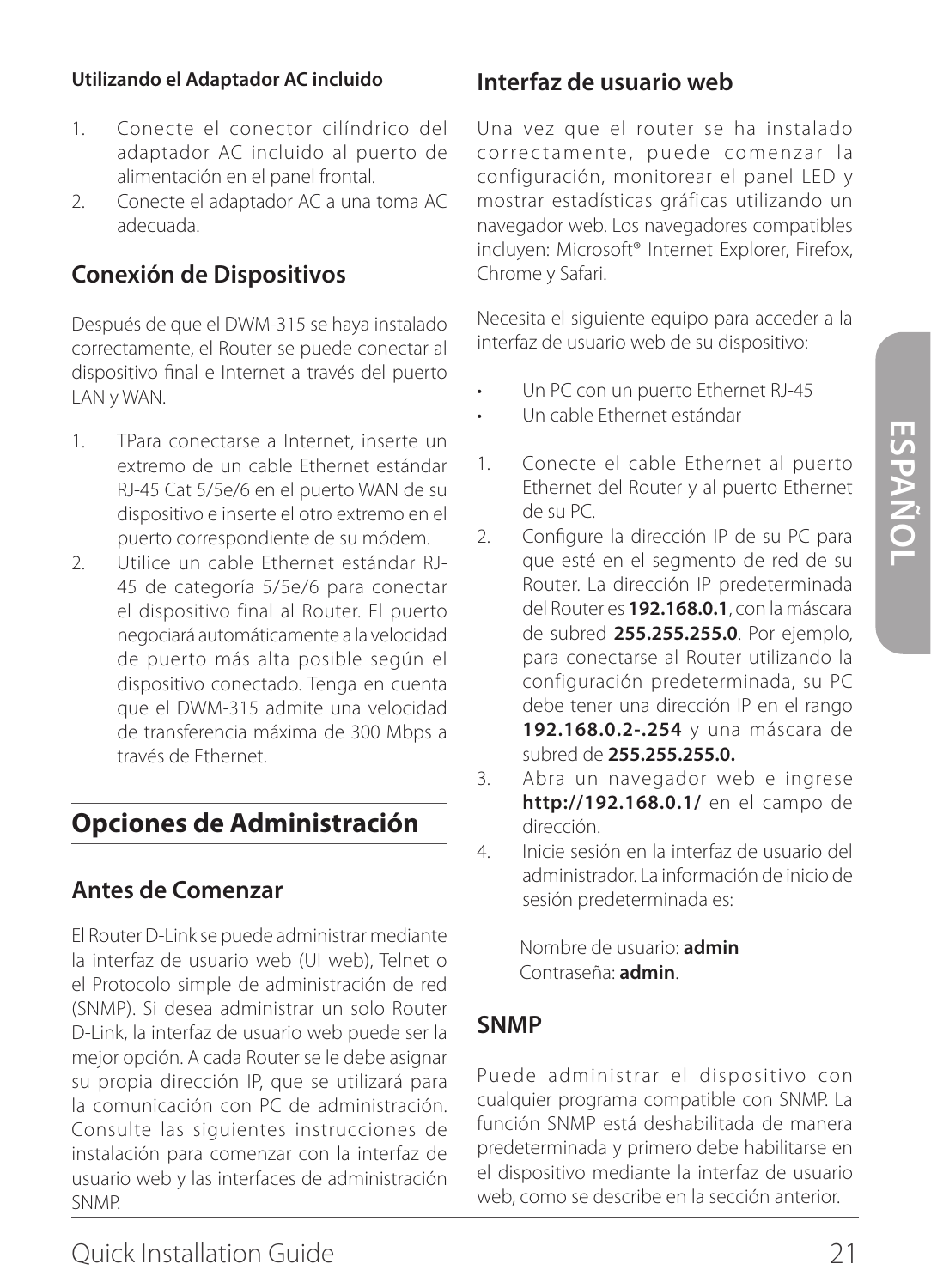## **Información Adicional**

Si tiene problemas para configurar su red, consulte el manual del usuario.

Ayuda adicional está disponible en línea. Para obtener más información sobre los productos D-Link, información de marketing o para ver o descargar el manual del usuario, visite el sitio web de asistencia de D-Link en

**http://dlink.com/support/**.

## **Información de Garantía**

La información de la Garantía limitada de por vida de D-Link está disponible en el siguiente sitio web:

**http://warranty.dlink.com/**.

SOPORTE TÉCNICO **dlink.com/support**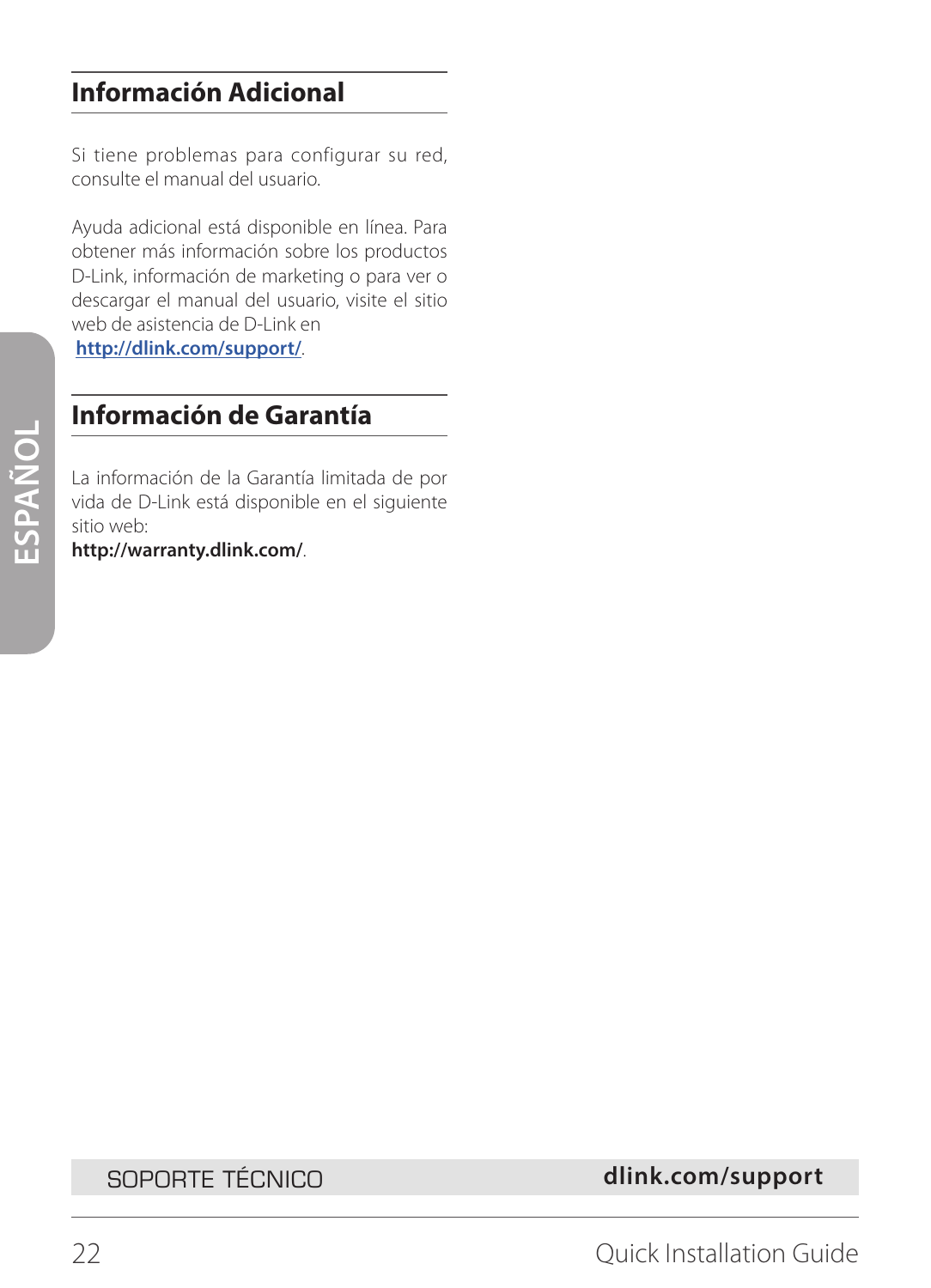## **Antes de Começar**

Este Guia de Instalação Rápida fornece instruções passo-a-passo para configurar o seu roteador DWM-315 4G LTE M2M. O modelo que você adquiriu pode apresentar características levemente diferentes do apresentado nas ilustrações. Para obter informações detalhadas sobre o roteador, por favor veja o Manual de Usuário.

## **Conteúdo da Embalagem**

Esta embalagem do DWM-315 deve incluir os itens à seguir:

- Roteador DWM-315 4G LTE M2M
- Adaptador AC com conector DC de 5.5 mm
- Cabo RJ-45
- 2 x antenas LTE externas
- Antena GPS externa (opcional)
- Guia de Instalação Rápida
- Certificado de Garantia

Se qualquer um dos itens acima estiver danificado, por favor entre em contato com o revendedor local da D-Link.

**Atenção:** Utilizar uma fonte de alimentação com voltage diferente da recomendada pode danificar o produto e anulará a garantia.

## **Requisitos do Sistema**

- Microsoft Windows® ou um Sistema operacional Linux
- Uma porta Ethernet disponível
- Navegador Microsoft Edge, Firefox 60.0, ou Chrome 68.0.3440.106

## **Visão Geral do Hardware**

### **Indicadores LED**



**Figura 1: Indicadores LED**

| # | <b>IFD</b>        | Descrição                                                                     |                                         |
|---|-------------------|-------------------------------------------------------------------------------|-----------------------------------------|
|   | Internet          | Uma luz verde indica que uma conexão<br>WAN Ethernet ou LTE foi estabelecida. |                                         |
| っ | Força de<br>Sinal | Verde                                                                         | A força do sinal está<br>entre 51-100%. |
|   |                   | Laranja                                                                       | A força do sinal está<br>entre 25-50%.  |
|   |                   | Vermelho                                                                      | A força do sinal está<br>abaixo de 25%. |
|   |                   | Vermelho Piscando   Sem sinal.                                                |                                         |

#### **Tabela 1: Descritivo dos indicadores LED**

#### **Interfaces de Conexão do Painel Frontal**



**Figura 2: Interfaces de Conexão do Painel Frontal**

| #                       | <b>Interface</b>             | Descrição                                   |
|-------------------------|------------------------------|---------------------------------------------|
| 1                       | Porta WAN/LAN                | Porta WAN/LAN Ethernet<br>10/100/1000 Mbps. |
| $\mathfrak z$           | <b>Porta Ethernet</b><br>LAN | Porta LAN Ethernet<br>10/100/1000 Mbps.     |
| $\overline{\mathbf{3}}$ | Porta USB                    | Porta MicroUSB 2.0.                         |
|                         | Entrada de<br>Energia        | Entrada para o adaptador<br>de energia.     |

**Tabela 2: Descritivo das Interfaces de Conexão do Painel Frontal**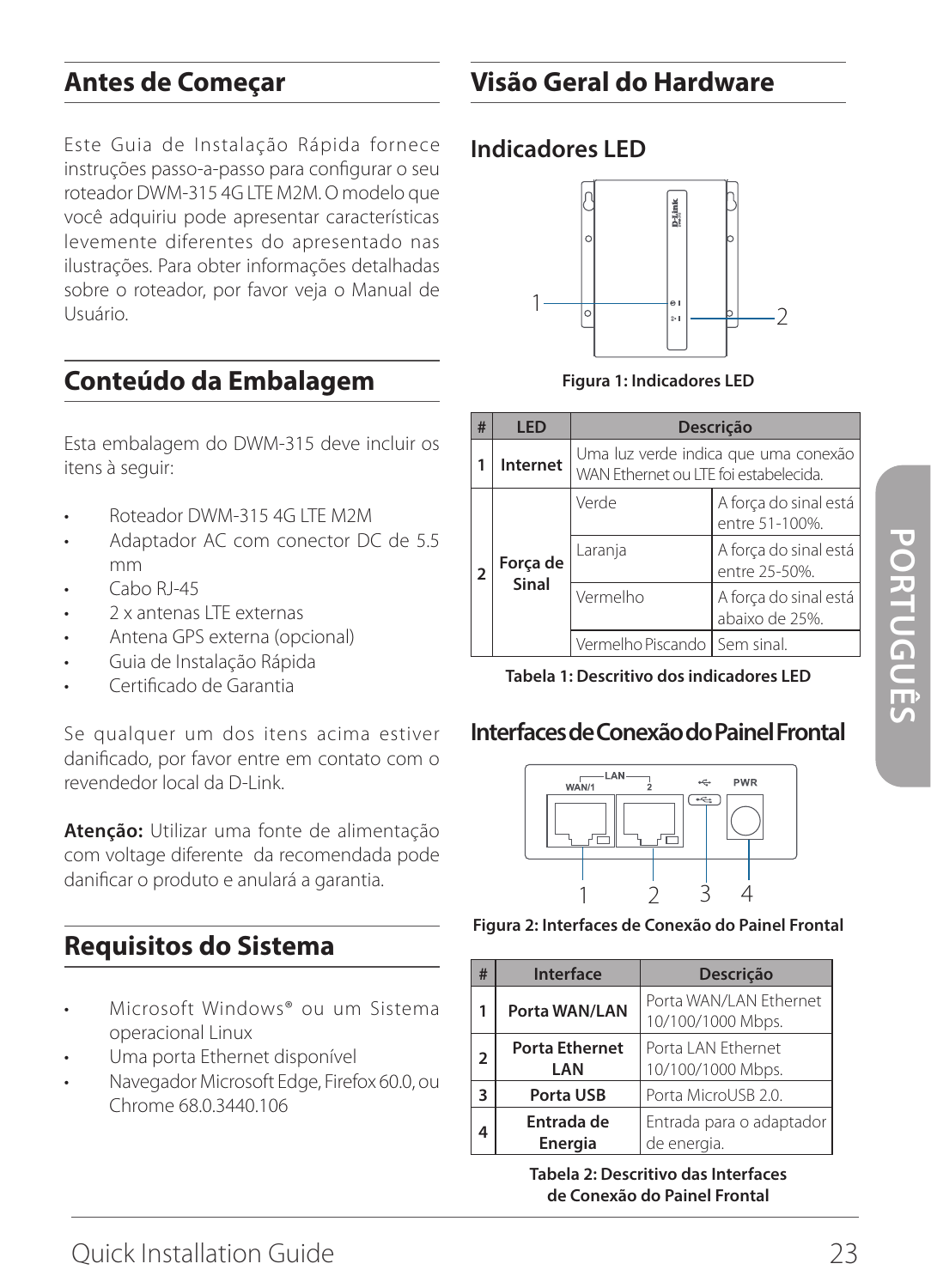## **Interface de Conexão do Painel Traseiro**



**Figura 3: Interface de Conexão do Painel Traseiro**

| #              | <b>Feature</b>                                                              | Descrição                                                           |
|----------------|-----------------------------------------------------------------------------|---------------------------------------------------------------------|
| 1              | Placa de<br>Proteção                                                        | Placa de proteção que cobre<br>os slots SIM e microSD.              |
| $\overline{2}$ | Slot para Cartão<br>MicroSD                                                 | Slot para um cartão microSD<br>para armazenamento.                  |
| 3              | SIM A                                                                       | Cartão SIM primário/<br>principal.                                  |
| 4              | Reset                                                                       | Pressione e segure por 3<br>segundos para resetar o<br>dispositivo. |
| 5              | SIM <sub>B</sub>                                                            | Cartão SIM secundário.                                              |
| 6              | <b>Conector LTE</b><br><b>Principal SMA</b>                                 | Conector SMA fêmea para a<br>antena principal.                      |
| 7              | Conector SMA fêmea para a<br><b>Conector SMA</b><br>antena GPS.<br>para GPS |                                                                     |
| 8              | <b>Conector SMA</b><br><b>LTE Auxiliar</b>                                  | Conector SMA fêmea para a<br>antena auxiliar.                       |

**Tabela 3: Descritivo da Interface de Conexão do Painel Traseiro**

## **Instalação**

## **Antes de começar**

Observe as precauções a seguir para auxiliar a evitar desconexões, falhas do equipamento e ferimentos:

- Instale o DWM-315 em um local seco e fresco.
- Instale o DWM-315 em um local afastado de fortes fontes eletromagnéticas, vibrações, poeira, umidade excessiva e luz do sol.
- Coloque as antenas em uma área livre de obstáculos com sinal móvel (LTE) bom. Evite posicionar próximo de caixas metálicas, paredes de tijolos e outros materiais densos.
- Inspecione visualmente o conector de alimentação e certifique-se de que está totalmente fixado na entrada de energia do dispositivo.
- Não empilhe outros dispositivos em cima do DWM-315.

## **Instalando o(s) Cartão(ões) SIM**

O DWM-315 está equipado com slots dual-SIM. É necessário pelo menos um cartão SIM ativo com acesso à internet para operar corretamente.

- 1. Solte os dois parafusos da placa de proteção para remove-la e obter acesso às entradas para cartão SIM.
- 2. Insira um cartão micro-SIM na entrada marcada como SIM A com os contatos virados para baixo. Se você deseja instalar um Segundo cartão SIM, insira-o no slot marcado como SIM B.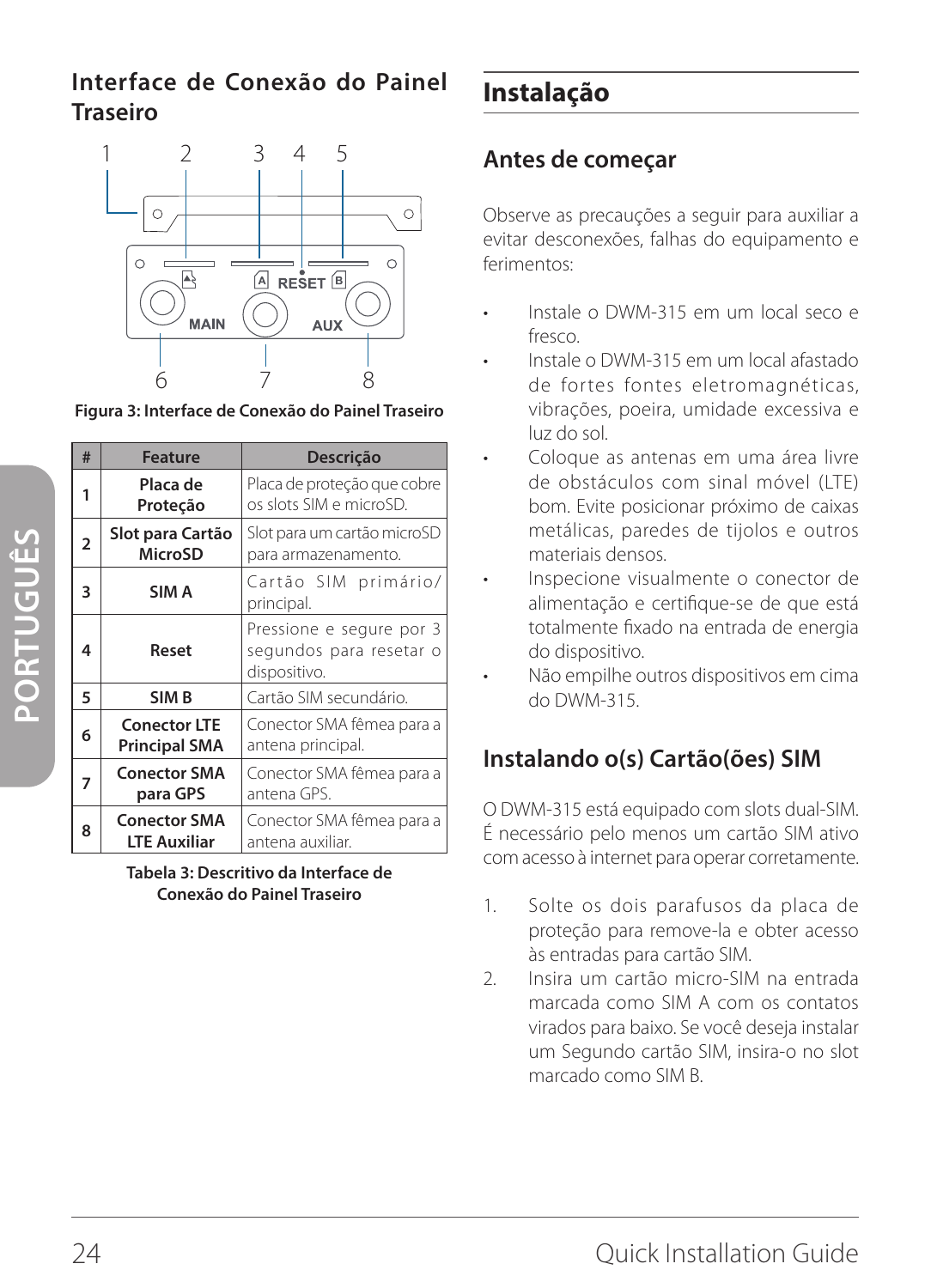

#### **Figura 4: Instalando um Cartão micro-SIM**

- 3. Pressione gentilmente o cartão micro-SIM na entrada até que ele seja fixado. Para remover, pressione novamente e o cartão SIM será ejetado.
- 4. Coloque novamente a placa de proteção utilizando os dois parafusos removidos anteriormente para proteger as entradas para cartão SIM.

**Observação:** O comportamento do cartão SIM deve ser configurado através da interface web antes que uma conexão à internet seja estabelecida.

## **Coloque as Antenas Externas**

O DWM-315 necessita de duas antenas externas para funcionar corretamente. As antenas inclusas podem ser trocadas, porém antenas de terceiros podem precisar ser conectadas em entradas específicas.



**Figura 4: Colocando as Antenas**

- 1. Coloque as duas antenas LTE nos conectores SMA posicionados na parte de trás do roteador, demarcados com "Main" e "AUX". Gire no sentido horário para fixar a antena.
- 2. Coloque as antenas em um local onde elas receberão um sinal bom. Posicioneas de forma que elas fiquem apontadas para cima.

## **Ligando o Dispositivo**

O DWM-315 conta com entrada de alimentação que varia de 5 volts / 2 amperes até 18 volts / 0,7 amperes. Um mínimo de 10 watts no total é recomendado.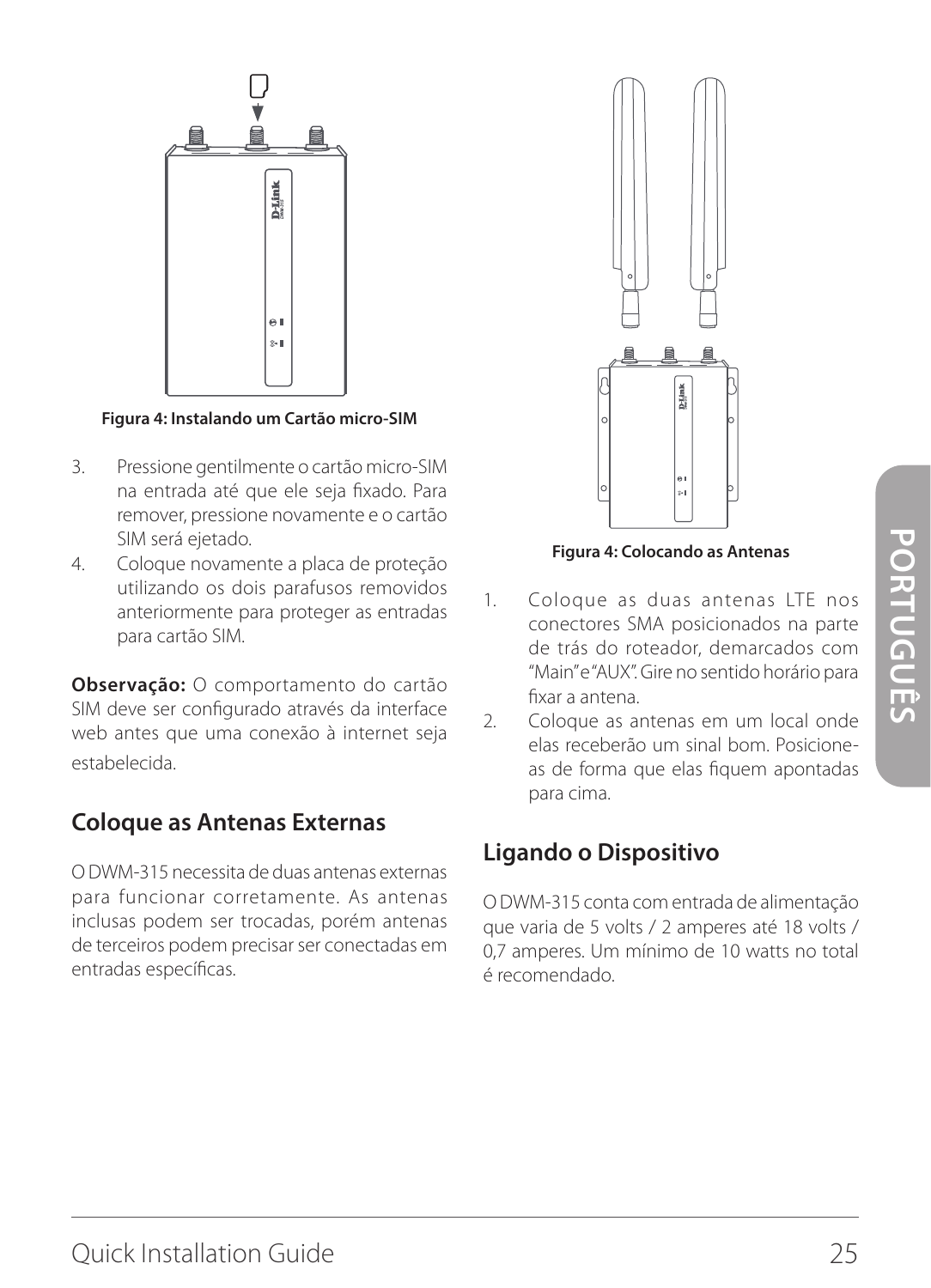#### **Utilizando o Adaptador AC Incluso**

- 1. Coloque o conector do adaptador AC incluso no kit na entrada de alimentação no painel frontal.
- 2. Conecte o adaptador AC à uma tomada.

## **Conectando Dispositivos**

Depois que o DWM-315 for instalado corretamente, o roteador pode ser conectado ao dispositivo final e à internet pelas portas LAN e WAN.

- 1. Para se conectar à Internet, insira uma ponta de um cabo padrão RJ-45 Cat 5/5e/6 à porta WAN do seu dispositivo, e insira a outra ponta na porta correspondente do seu modem.
- 2. Use um cabo Ethernet padrão RJ-45 Cat 5/5e/6 para conectar o dispositivo final ao roteador. A porta irá auto-negociar à porta com maior velocidade possível de acordo com o dispositivo conectado. Observe que o DWM-315 suporta uma velocidade máxima de transferência de 300Mbps via cabo Ethernet.

## **Opções de Gerenciamento**

## **Antes de Começar**

O roteador D-Link pode ser gerenciado utilizando a Interface Web de Usuário, Telnet ou SNMP (Simple Network Management Protocol). Se você deseja gerenciar um único roteador D-Link, a Interface Web pode ser a melhor opção. Cada roteador deve ser atribuido ao seu próprio endereço IP, que é usado para a comunicação com o PC de gerenciamento. Por favor, siga as instruções à seguir para começar a utilizar a Interface Web e SNMP.

## **Interface de Usuário Web**

Assim que o roteador estiver instalado corretamente, você pode iniciar a configuração, monitorar o painel LED e verificar as estatísticas em gráfico utilizando um navegador web. Os navegadores suportados incluem: Microsoft® Internet Explorer, Firefox, Chrome e Safari.

Você precisará dos seguintes equipamentos para acessar a Interface Web do seu dispositivo:

- Um PC com uma porta RJ-45
- Um cabo Ethernet padrão
- 1. Conecte o cabo Ethernet à porta Ethernet do roteador e do PC.
- 2. Configure o endereço IP do PC para que ele esteja dentro do mesmo segmento do roteador. O endereço IP padrão do roteador é **192.168.0.1**, com máscara de subrede **255.255.255.0**. Por exemplo, para conectar ao roteador utilizando as configurações padrão, o seu PC deve possuir um endereço IP dentro de **192.168.0.2-.254** e a máscara de subrede **255.255.255.0**.
- 3. Abra um navegador e insira **http://192.168.0.1/** no campo de endereço.
- 4. Acesse à interface de usuário de administrador. As informações de acesso padrão são:

Usuário: **admin** Senha: **admin**.

## **SNMP**

Você pode gerenciar o dispositivo com qualquer programa compatível com o SNMP. A função SNMP está desabilitada por padrão e deve ser habilitada antes utilizando a Interface Web, conforme descrito na seção anterior.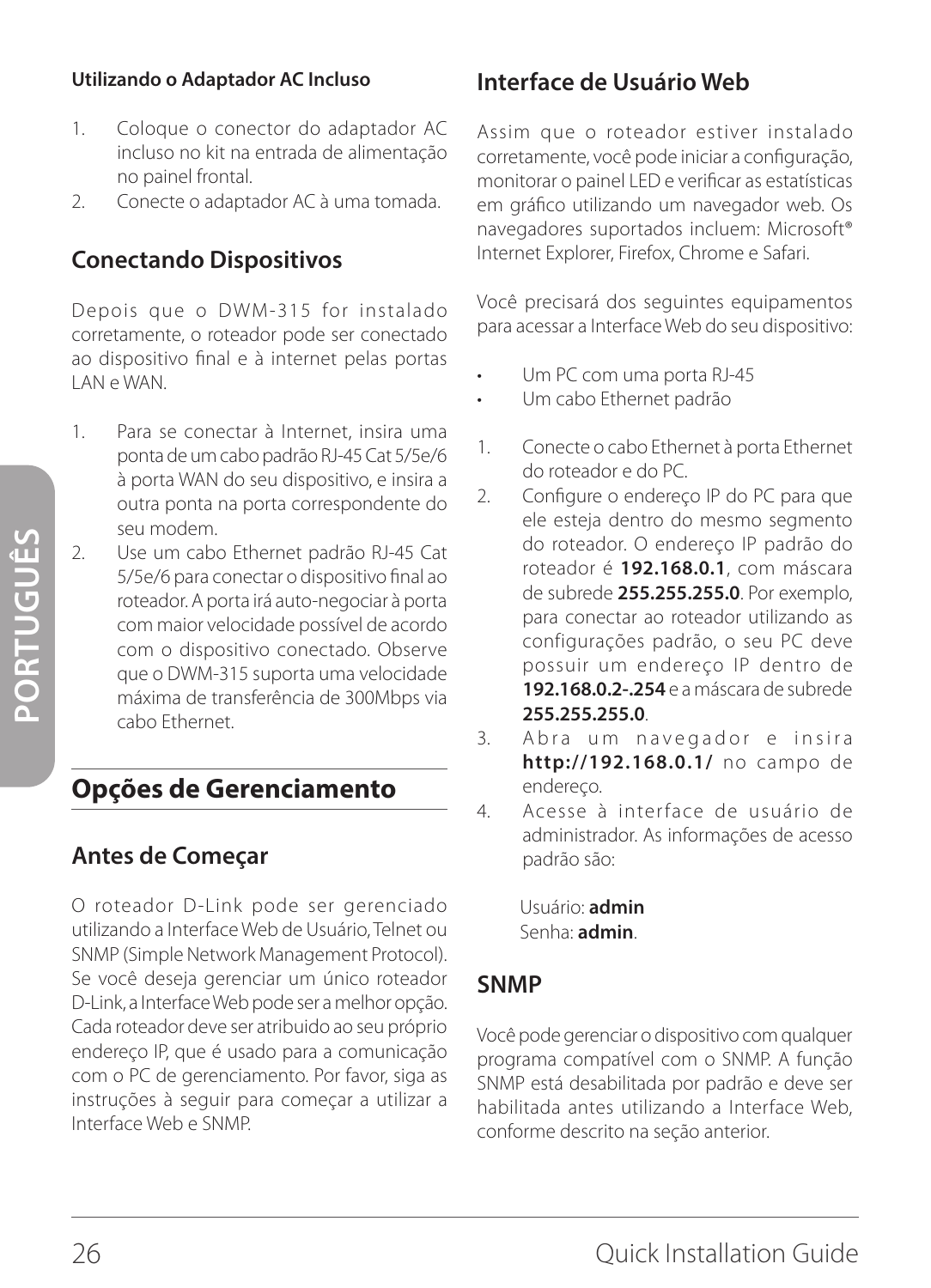## **Informações Adicionais**

Se você estiver enfrentando problemas ao configurar a sua rede, por favor consulte o manual de usuário.

Ajuda adicional pode ser encontrada online. Para saber mais sobre os produtos da D-Link, informações de marketing ou para ver ou baixar o manual de usuário, por favor visite o website de suporte da D-Link em

**http://dlink.com/support/**.

## **Informações de Garantia**

As informações de Garantia Limitada da D-Link está disponível no site à seguir: **http://warranty.dlink.com/**.

SUPORTE TÉCNICO **dlink.com/support**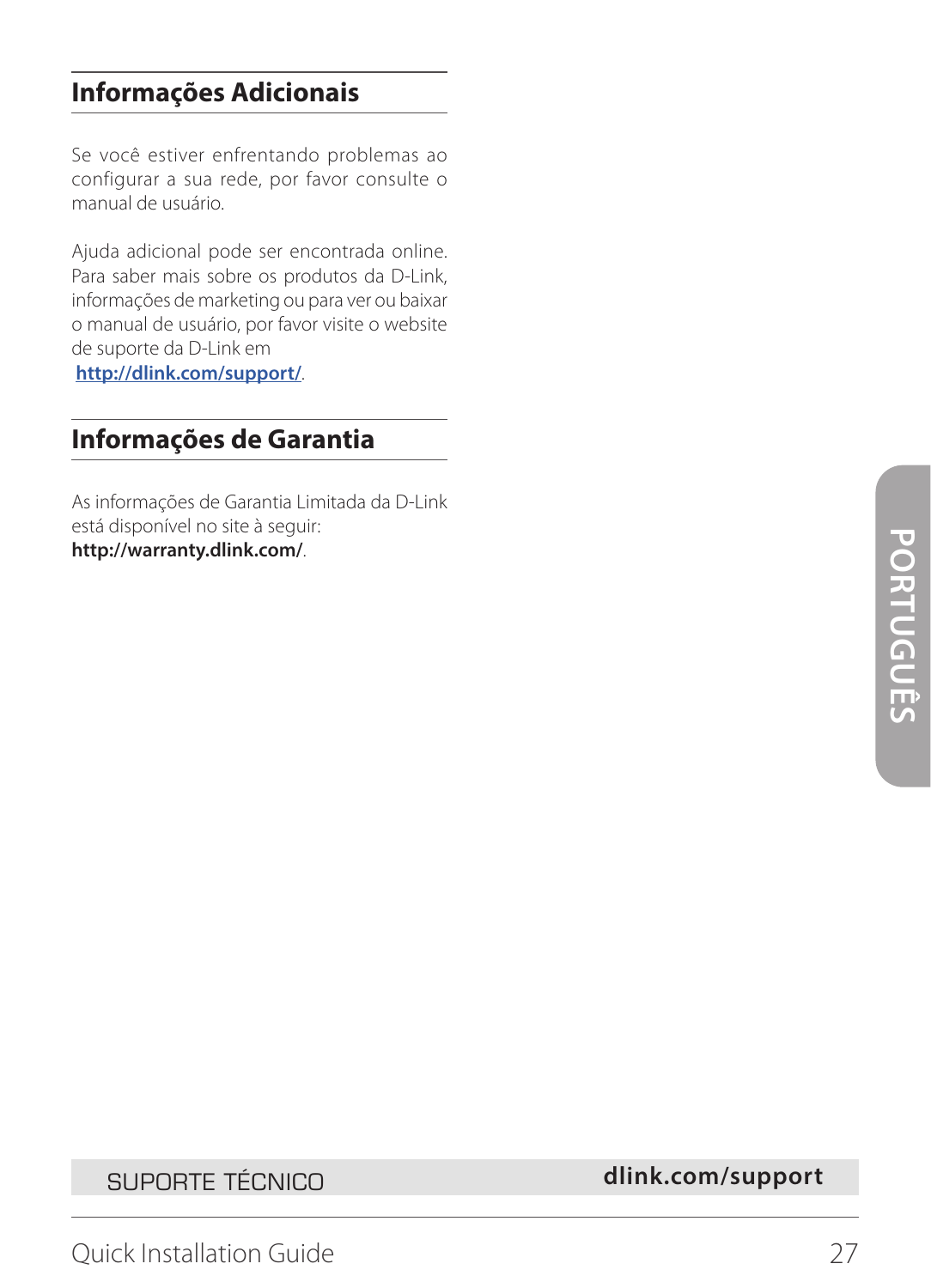## **Sebelum Anda mulai**

Panduan instalasi cepat ini memberikan anda panduan langkah demi langkah untuk setting Router DWM-315 4G LTE M2M . Model yang anda beli mungkin terlihat sedikit berbeda dengan yang ada dalam ilustrasi. Untuk infomasi yang lebih detail mengenai router silahkan merujuk kepada panduan pengguna.

## **Isi Kemasan**

Kemasan DWM-315 harus berisi barang-barang berikut ini :

- Router DWM-315 4G LTE M2M
- Adaptor AC dengan konektor DC 5.5 mm
- Kabel RJ-45
- 2 x antena LTE eksternal
- Antena GPS Eksternal (opsional)
- Panduan Instalasi Cepat
- Kartu Garansi

Jika ada salah satu dari item diatas rusak atau hilang , silahkan hubungi reseller D-link anda.

**Catatan:** Menggunakan power supply dengan voltase yang berbeda dari yang direkomendasikan akan menyebabkan kerusakan dan membatalkan garansi untuk produk ini.

## **Persyaratan Sistem**

- Microsoft Windows®, atau operating system berbasis Linux
- Tersedianya port Ethernet
- Microsoft Edge, Firefox 60.0, atau Chrome 68.0.3440.106

## **Indikator LED Panel Atas**



**Gambar 1: Indikator LED Panel Atas** 

| #              | LED                | <b>Deskripsi</b>                                                             |                                      |
|----------------|--------------------|------------------------------------------------------------------------------|--------------------------------------|
|                | Internet           | Lampu hijau mengindikasikan bahwa WAN<br>Ethernet atau koneksi LTE terjalin. |                                      |
| $\overline{2}$ | Kekuatan<br>Sinyal | Hijau                                                                        | Kekuatan sinyal<br>berkisar 51-100%. |
|                |                    | Oranye                                                                       | Kekuatan sinyal<br>berkisar 25-50%.  |
|                |                    | Merah                                                                        | Kekuatan sinyal <25%.                |
|                |                    |                                                                              | Merah berkedip   Tidak ada sinyal.   |

**Tabel 1: Deskripsi LED Panel Atas**

## **Konektor Antarmuka Panel Depan**



**Gambar 2: Konektor Antarmuka Panel Depan** 

| # | <b>Antarmuka</b>                         | <b>Deskripsi</b>                               |  |
|---|------------------------------------------|------------------------------------------------|--|
|   | Port WAN/<br>LAN                         | Port 10/100/1000 Mbps<br>Ethernet WAN/LAN.     |  |
| 2 | Port<br><b>Fthernet</b><br>I AN          | Port 10/100/1000 Mbps<br><b>Fthernet   AN.</b> |  |
| 3 | Port USB                                 | Port MicroUSB 2.0.                             |  |
| 4 | Power Input   Input untuk power adaptor. |                                                |  |

**Tabel 2: Deskripsi Konektor Antarmuka Panel Depan**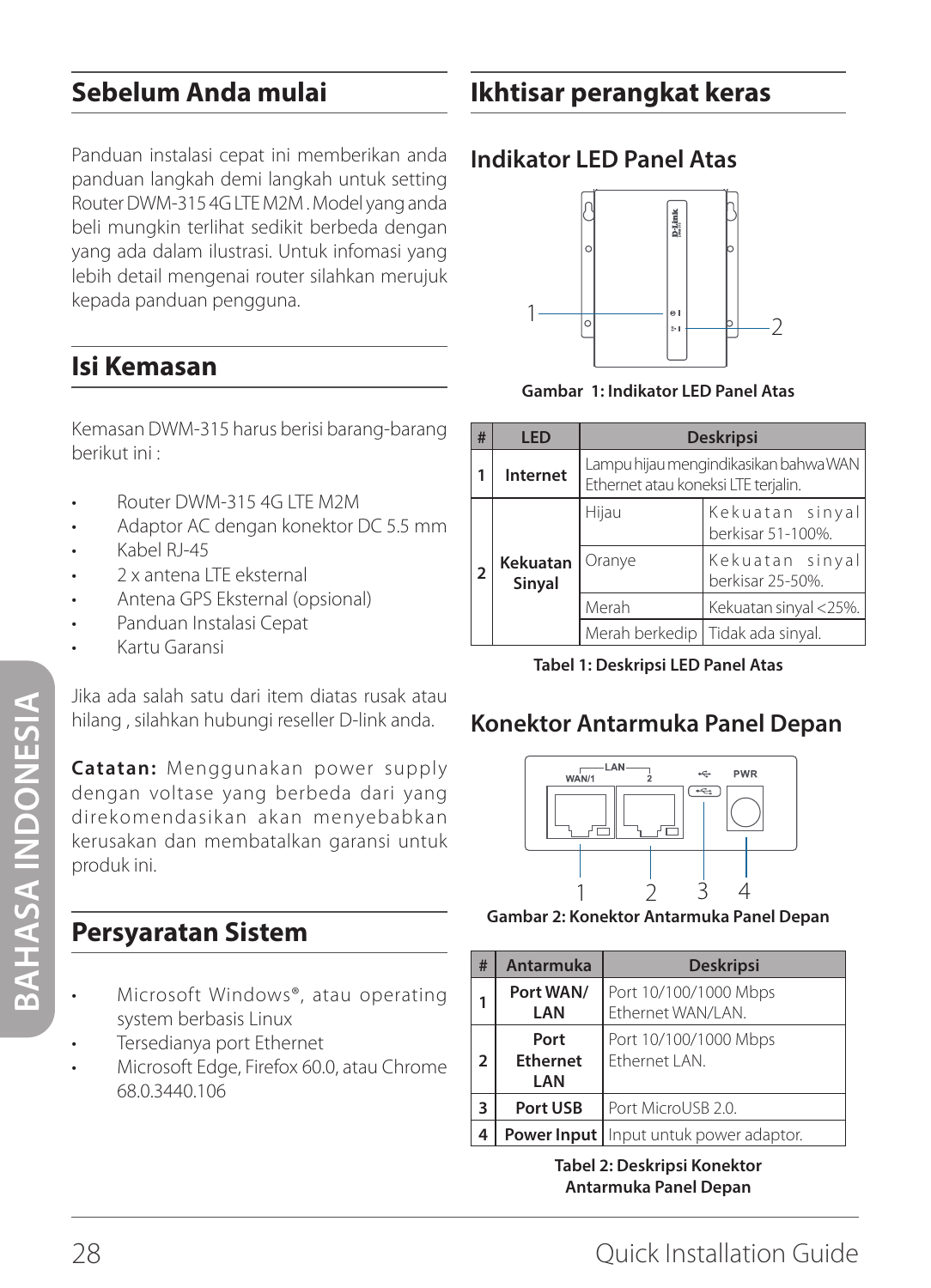## **Konektor Antarmuka Panel Belakang**



**Gambar 3: Konektor Antarmuka Panel Belakang**

| # | <b>Fitur</b>                            | <b>Deskripsi</b>                                                      |
|---|-----------------------------------------|-----------------------------------------------------------------------|
| 1 | <b>Security Plate</b>                   | Security plate mengkonversi<br>SIM dan slot kartu microSD.            |
| 2 | MicroSD<br><b>Card Slot</b>             | Slot untuk penyimpanan<br>kartu microSD.                              |
| 3 | SIM A                                   | Kartu SIM card utama.                                                 |
| 4 | Reset                                   | Tekan dan tahan selama 3<br>detik untuk melakukan reset<br>perangkat. |
| 5 | SIM <sub>B</sub>                        | Kartu SIM card sekunder.                                              |
| 6 | <b>SMA Connector</b><br><b>LTE Main</b> | Konektor SMA Female untuk<br>antena utama.                            |
| 7 | <b>SMA Connector</b><br>GPS             | Konektor SMA Female untuk<br>antena GPS.                              |
| 8 | <b>SMA Connector</b><br>LTE AUX         | Konektor SMA Female untuk<br>antenna tambahan.                        |

**Tabel 3: Deskripsi Konektor Antarmuka Panel Belakang**

## **Instalasi Perangkat Keras**

## **Sebelum Anda Memulai**

Perhatikan tindakan pencegahan berikut untuk membantu mencegah shutdown, kegagalan peralatan, dan cedera pribadi:

- Pasang DWM-315 di tempat yang dingin dan kering.
- Pasang DWM-315 di lokasi yang bebas dari sumber elektromagnetik yang kuat, getaran, debu, kelembaban berlebihan, dan sinar matahari langsung.
- Tempatkan antena di area yang tidak terhalang dengan sinyal seluler yang jelas. Hindari kotak logam, dinding bata, dan bahan padat lainnya.
- Periksa secara visual konektor daya dan pastikan konektornya sepenuhnya aman.
- Jangan menumpuk perangkat apa pun di atas DWM-315.

## **Instalasi kartu SIM Card**

DWM-315 dilengkapi dengan slot dual-SIM. Setidaknya satu kartu SIM aktif dengan akses Internet diperlukan untuk pengoperasian yang benar.

- 1. Buka sekrup kedua pada security plate untuk melepaskan dan mendapatkan akses ke slot kartu SIM.
- 2. Masukkan kartu micro-SIM ke dalam slot berlabel SIM A dengan bagian kontaknya menghadap ke bawah. Jika Anda ingin memasang kartu SIM kedua, masukkan ke dalam slot berlabel SIM B.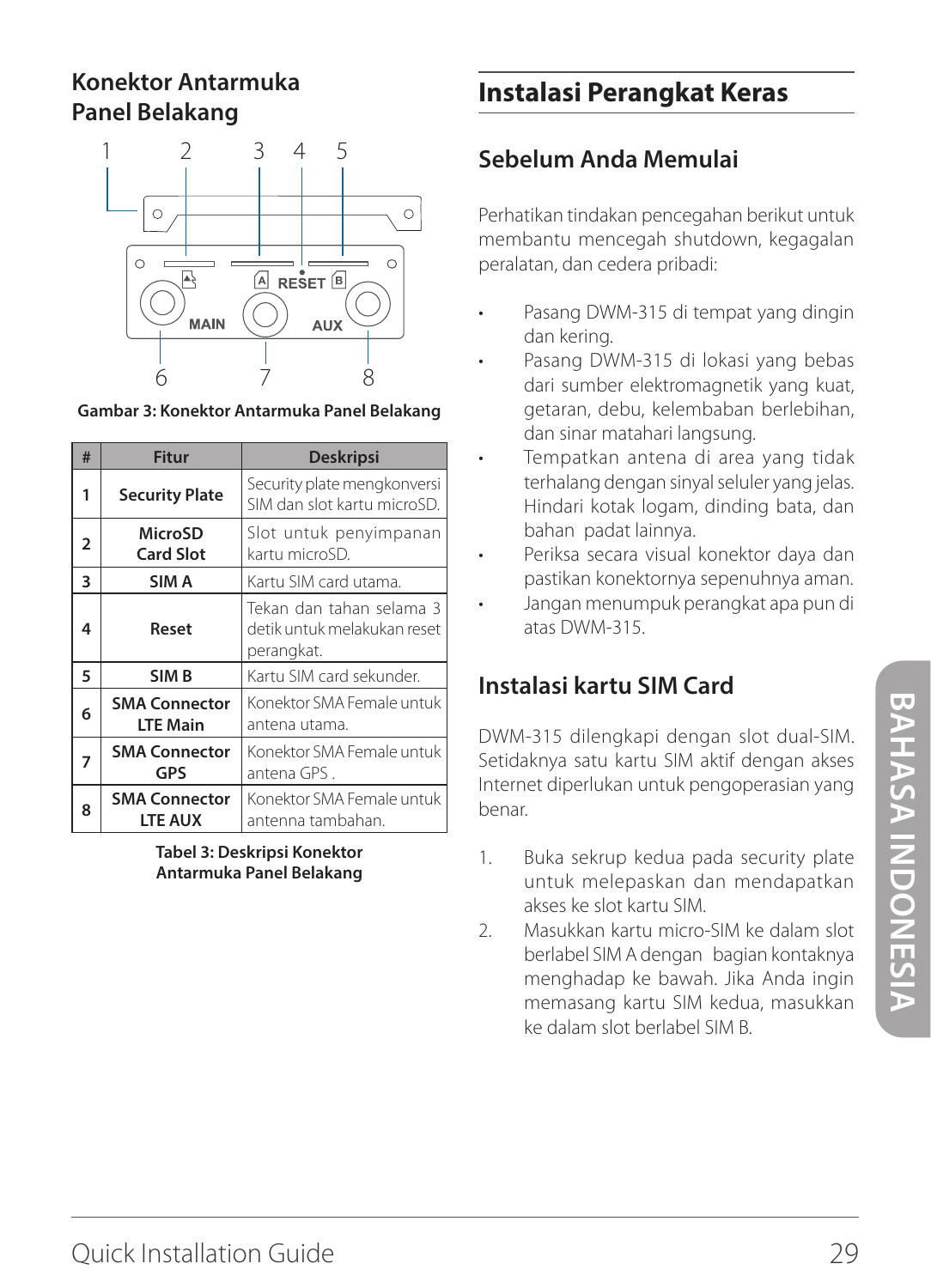

**Gambar 4: Memasang Kartu micro-SIM**

- 3. Tekan perlahan kartu micro-SIM ke dalam slot sampai terkunci di tempatnya. Untuk melepaskannya, tekan lagi dan kartu SIM akan keluar.
- 4. Pasang kembali security plate menggunakan dua sekrup yang dilepaskan sebelumnya untuk melindungi slot kartu SIM.

**Catatan:** SIM harus dikonfigurasi dari web UI sebelum koneksi Internet dapat dibuat.

## **Pasang Antena Eksternal**

DWM-315 membutuhkan dua antena eksternal agar berfungsi dengan benar. Antena yang disertakan dapat dipertukarkan, tetapi antena pihak ketiga mungkin memerlukan koneksi ke port tertentu



**Gambar 4: Memasang Antena**

- 1. Pasang dua antena LTE ke konektor SMA di bagian belakang router berlabel "Main" dan "AUX." Putar searah jarum jam untuk mengencangkan antena.
- 2. Tempatkan antena di tempat yang akan menerima sinyal yang optimal. Atur antena sehingga menghadap ke atas.

## **Memberi Daya pada Perangkat**

DWM-315 menampilkan input daya fleksibel mulai dari 5 volt / 2 amp hingga 18 volt / 0,7 amp. Disarankan minimum 10 watt.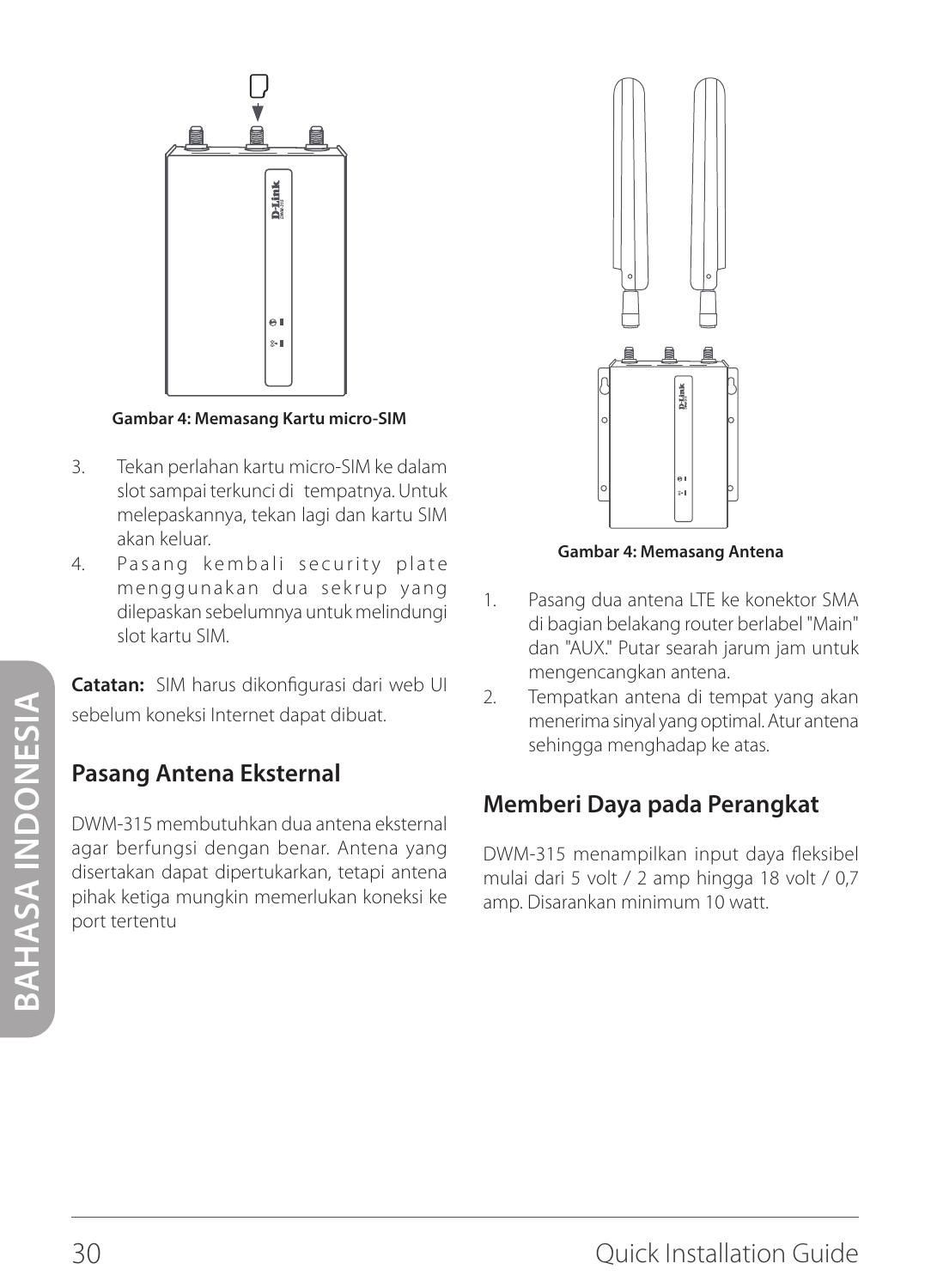#### **Menggunakan Adaptor AC bawaan**

- 1. Pasang konektor barel adaptor AC yang disertakan ke port daya di panel depan.
- 2. Pasang adaptor AC ke soket AC yang sesuai.

## **Menghubungkan Perangkat**

Setelah DWM-315 berhasil diinstal, router dapat dihubungkan ke perangkat akhir dan Internet melalui port LAN dan WAN.

- 1. To connect to the Internet, insert one end of a standard Cat 5/5e/6 RJ-45 Ethernet cable into the WAN port on your device, and insert the other end into the corresponding port on your modem.
- 2. Use a standard Category 5/5e/6 RJ-45 Ethernet cable to connect the end device to the router. The port will auto-negotiate to the highest possible port speed based on the connected device. Note that the DWM-315 supports a maximum transfer speed of 300 Mbps over Ethernet.

## **Opsi Manajemen**

## **Sebelum Anda Memulai**

Router D-Link dapat dikelola dengan menggunakan antarmuka manajemen Web User Interface (Web UI), Telnet, atau Simple Network Management Protocol (SNMP). Jika Anda ingin mengelola satu router D-Link, Web UI mungkin merupakan opsi terbaik. Setiap router harus diberi alamat IP sendiri, yang digunakan untuk komunikasi dengan PC manajemen. Silahkan pelajari instruksi instalasi berikut untuk memulai dengan antarmuka Web UI dan SNMP manajemen.

## **Antarmuka Pengguna Web**

Setelah router berhasil diinstal, Anda dapat memulai konfigurasi, memantau panel LED, dan menampilkan statistik grafis menggunakan web browser. Browser yang didukung meliputi: Microsoft® Internet Explorer, Firefox, Chrome, dan Safari.

Anda memerlukan peralatan berikut untuk mengakses Web UI perangkat Anda:

- PC dengan port Ethernet RJ-45
- Kabel Ethernet standar
- 1. Sambungkan kabel Ethernet ke port Ethernet router dan ke port Ethernet pada PC.
- 2. Konfigurasikan alamat IP PC agar berada di segmen jaringan Yang sama dengan router. Alamat IP default router adalah 192.168.0.1, dengan subnet mask 255.255.255.0. Misalnya, untuk terhubung ke router menggunakan pengaturan default, PC Anda harus memiliki alamat IP dalam kisaran 192.168.0.2-254 dan subnet mask 255.255.255.0.
- 3. Buka web browser dan masukkan http://192.168.0.1/
- 4. Masuk ke antarmuka pengguna administrator. Informasi login default adalah:

Nama pengguna: **admin** Kata sandi: **admin**.

#### **SNMP**

Anda dapat mengelola perangkat dengan program apa pun yang kompatibel dengan SNMP. Fungsi SNMP dinonaktifkan secara default dan harus diaktifkan pada perangkat terlebih dahulu dengan menggunakan Web UI, seperti yang dijelaskan di bagian sebelumnya.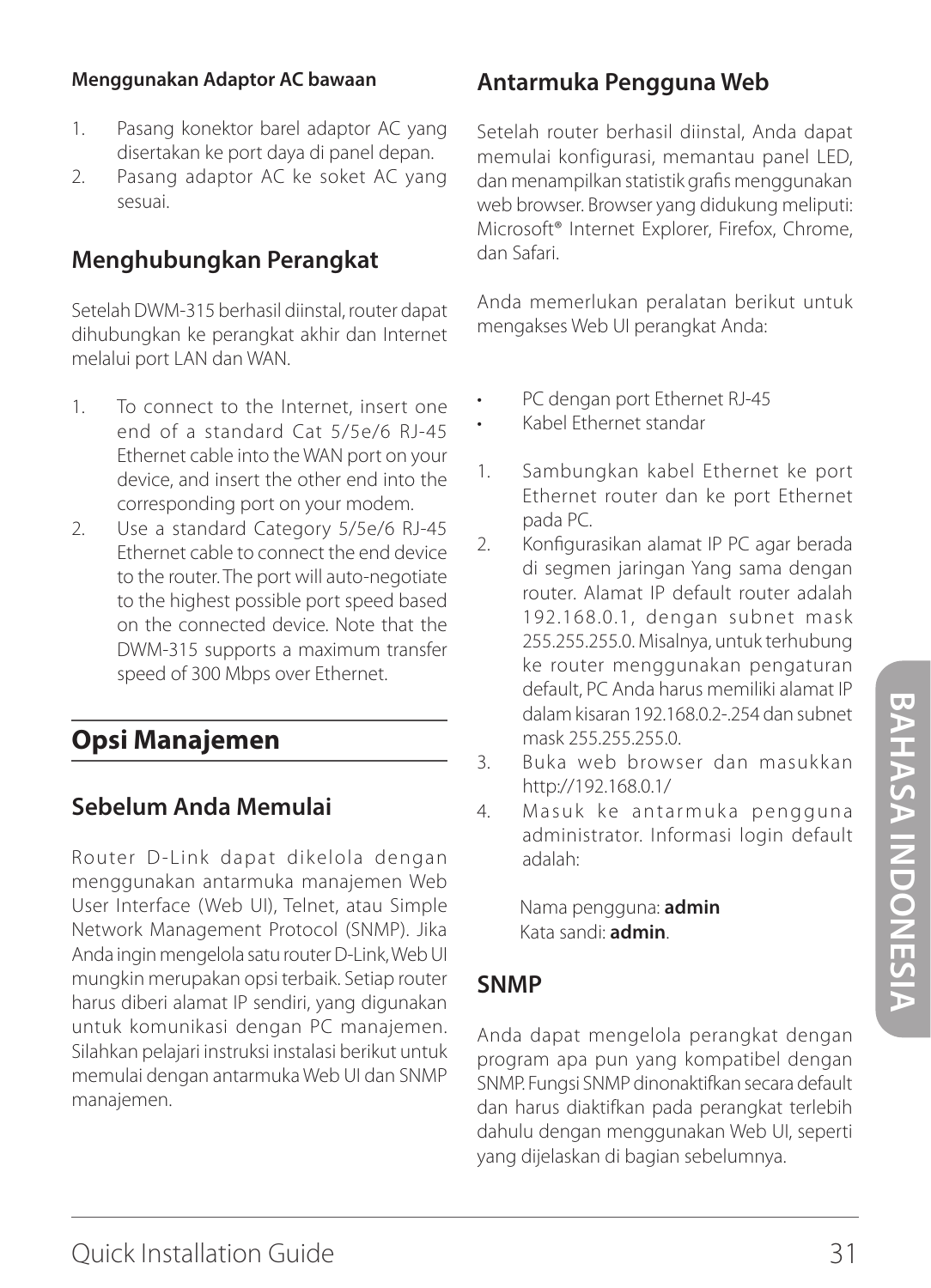## **Informasi Tambahan**

Jika Anda mengalami masalah dalam setting jaringan Anda, silahkan merujuk ke manual pengguna.

Bantuan tambahan tersedia online. Untuk mengetahui lebih lanjut tentang produk D-Link, informasi pemasaran, atau untuk melihat atau mengunduh manual pengguna, silahkan kunjungi situs web D-Link support di **http://dlink.com/support/**.

## **Informasi Garansi**

Informasi D-Link Limited Lifetime Warranty D-Link tersedia di situs web berikut: **http://warranty.dlink.com/**.

DUKUNGAN TEKNIS **dlink.com/support**